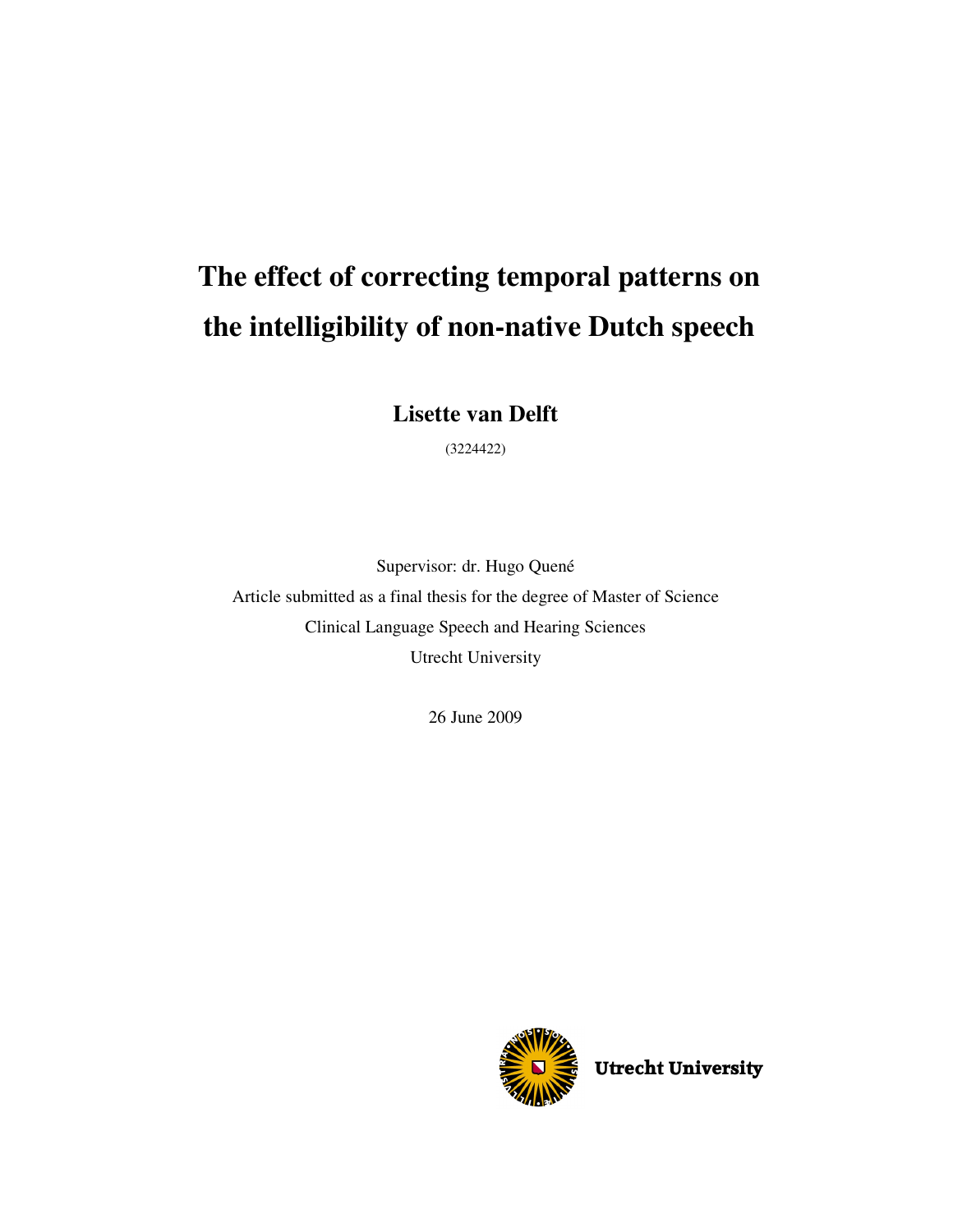#### **Abstract**

*This study examines the contribution of the temporal pattern of speech to the intelligibility of foreign accented utterances. Simple Dutch sentences, spoken by a Polish speaker of Dutch as a second language (D2), were artificially modified so as to match the temporal pattern of the same sentences of a native Dutch speaker (D1), and vice versa. Intelligibility was measured by a perceptual experiment according to the Speech Reception Threshold method (SRT, Plomp and Mimpen, 1979), in which native Dutch listeners repeated D1 and D2 sentences with an original and a modified temporal pattern. Results suggested that contrasts in intelligibility of native and non-native speech are partially explained by the temporal pattern. Additionally, the effect size of correcting temporal patterns of non-native speech presumably is related to other characteristics of speech, such as segmental errors.* 

## **Keywords**

Intelligibility, non-native speech, temporal pattern, Speech Reception Threshold.

#### **1. Introduction**

The last few decades have brought worldwide increases in migration, telecommunication and global travel. As a consequence, conversations between interlocutors with different language backgrounds, in which at least one person uses a (foreign accented) second language (L2), become more and more common. Foreign accented speech could have consequences for communication, such as diminished speech intelligibility and misunderstandings (e.g. van Wijngaarden, 2001, 2003; Munro, 2008). It even can put the L2 speaker at social or professional disadvantage (e.g. Morley, 1991; Munro et al., 2006; Munro and Derwing, 1999;). The first concern, speech intelligibility, plays an important role in communicative effectiveness. Since communicating effectively is the main purpose of L2 teaching, rather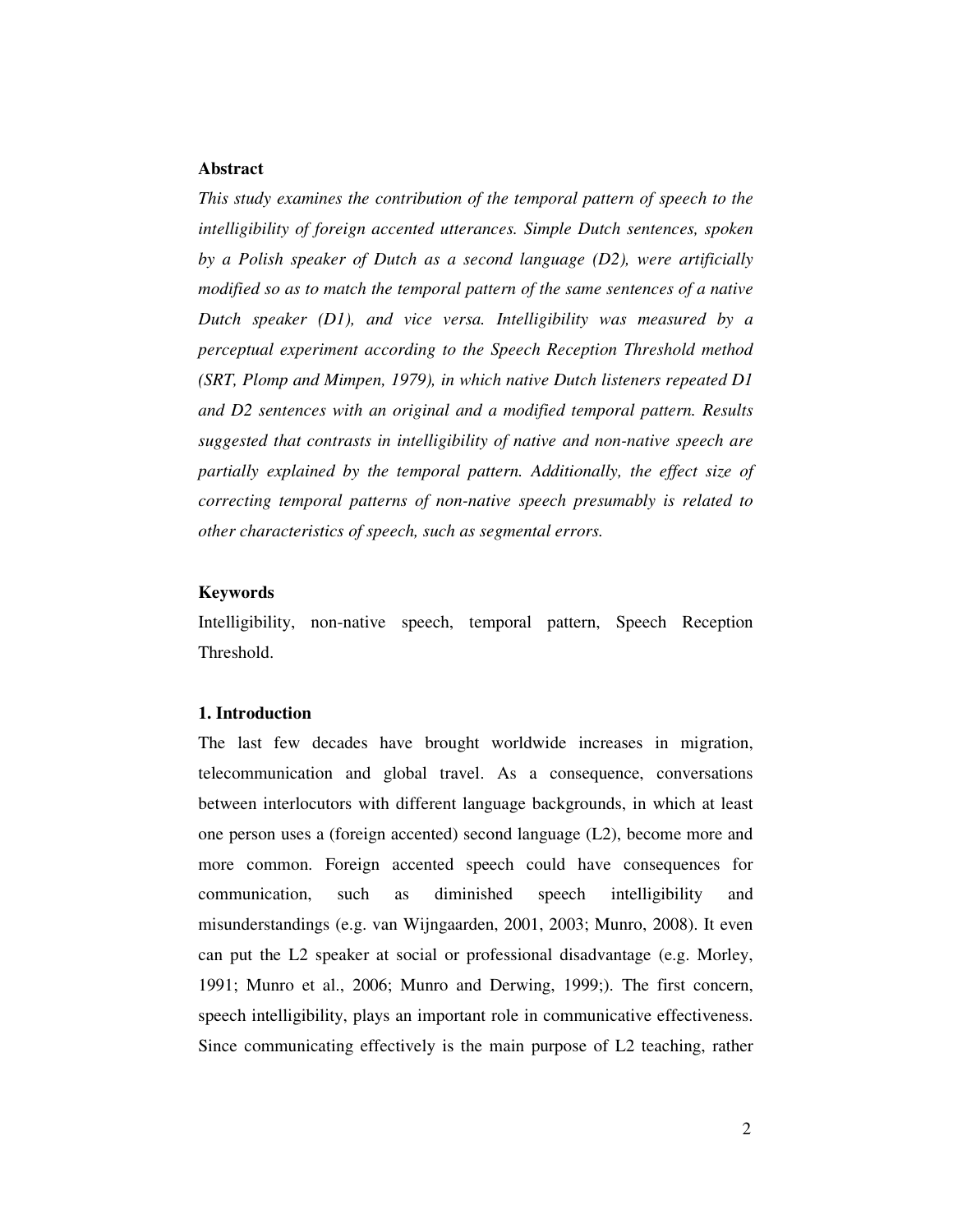than sounding accent free (Morely, 1991), it would be useful to assess the magnitude of certain acoustic-phonetic aspects of L2 speech that might affect speech intelligibility. Several domains could benefit from this knowledge, including L2 teaching, intelligibility improvement programs for individuals with affected speech (due to e.g. hearing impairment or dysarthria), development of synthetic speech devices, and theoretical reasoning.

In the present study it is attempted to investigate the effect of improving the temporal pattern of L2 speech on the intelligibility. The intelligibility of temporally (un)modified sentences spoken by a native (D1) and a non-native (D2) speaker of Dutch was examined by carrying out an intelligibility experiment with native Dutch listeners using the Speech Reception Threshold method (SRT, Plomp and Mimpen, 1979). The SRT method is assumed to be more appropriate than other methods used for similar purposes (see 1.5.).

#### *1.1. Intelligibility of L2 speech*

The perception of L2 speech has been investigated in various ways. Among previous investigations there is some inconsistency in the usage of terms for assessing accurate speech perception, such as acceptability, comprehensibility, intelligibility, fluency and degree of foreign accent. Although some of these terms are related to speech intelligibility, they are partially independent dimensions of L2 speech (Derwing and Munro, 1997; Munro and Derwing, 1999). In the current study the definition by Munro and Derwing (1999) for speech intelligibility is used, in which 'intelligibility may be broadly defined as the extent to which a speaker's message is actually understood by a listener'.

The degree to which L2 speech is intelligible depends partially on contextual factors, such as environmental noise or the pragmatic context of the message, as well as on listener characteristics, such as the familiarity with L2 speech or the listeners' cognitive capacity to process a (complex) message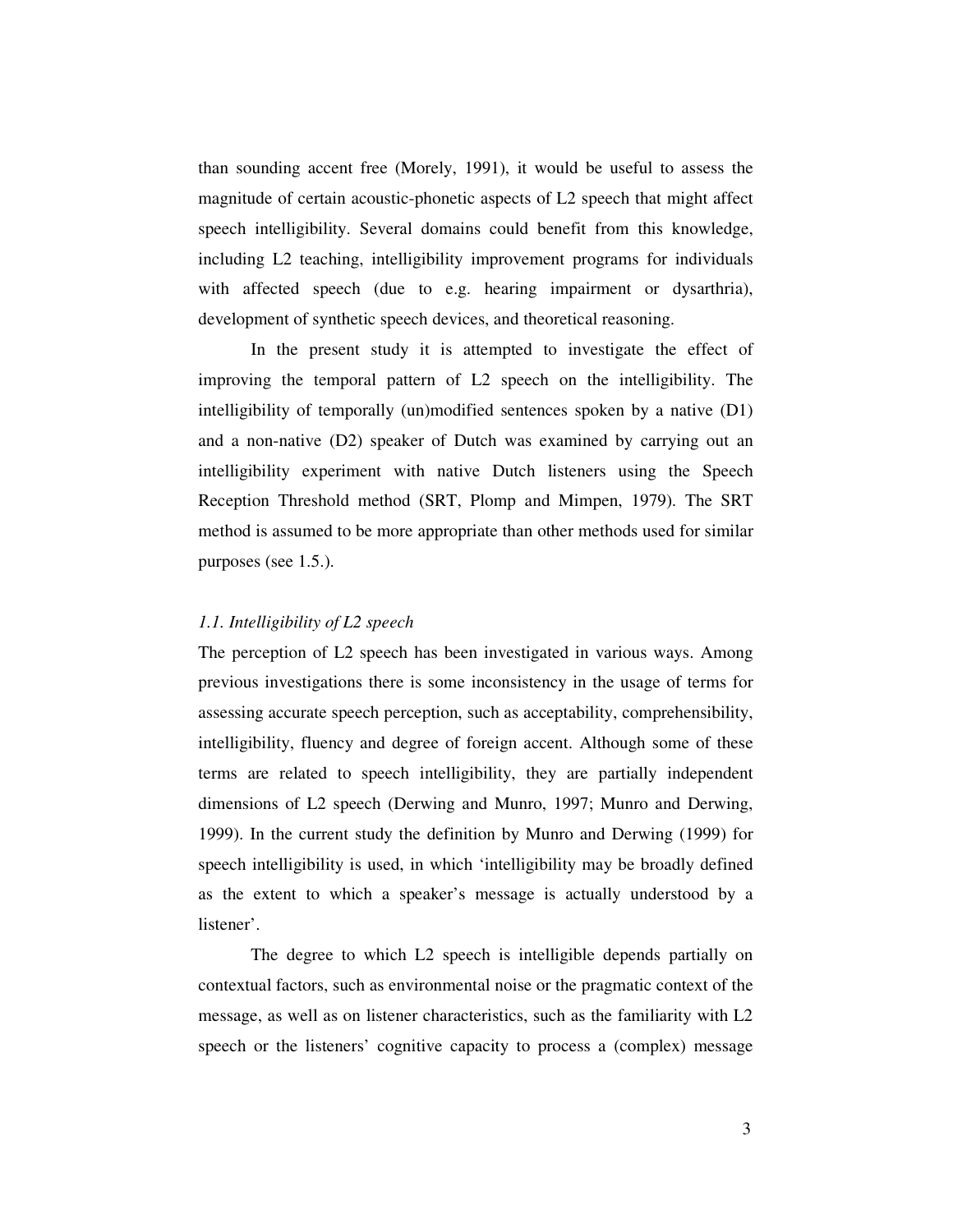(e.g. Bent and Bradlow, 2003; Munro, 2008; Munro et al., 2006; van Wijngaarden, 2003). Also various stimulus properties in L2 speech can affect speech intelligibility. Segmental errors, both at phonemic and allophonic/ subphonemic level, can disturb communication (e.g. Anderson-Hsieh et al., 1992; Derwing and Munro, 1997; Smith, 2004). At the same time, suprasegmental factors including lexical stress, intonation, and speech rhythm can help a listener to comprehend an utterance (e.g. Adams, 1979; Anderson-Hsieh et al., 1992; Chun, 2002; Holm, 2007). Furthermore, whether or not in combination with segmental and suprasegmental features, syntactic structure, gestures, visual cues, speaking rate, redundancy of the message, and voice quality could affect the intelligibility of L2 speech (e.g. Morley, 1991; Munro and Derwing, 2001; van Wijngaarden, 2003; Varonis and Gass, 1982).

Holm (2008, pp. 16-26), Neri et al. (2006) and Rajadurai (2007) discussed several investigations which have attempted to isolate and establish the (relative) contribution of certain phonetic-acoustic aspects on the intelligibility of L2 speech. In these reports it is clearly shown there is a lack of consistency in findings, which may be attributed to differences in definitions, methodologies, and samples used as well as divergent variables investigated. Consequently, results of studies assessing the (relative) effect of certain stimulus properties on the intelligibility of L2 speech are hard to compare, and are likely to be considered as explorative, rather than conclusive.

Despite the presence of conflicting results, it is now generally accepted for both teaching and research purposes that suprasegmental aspects (prosody), may have more impact on the speech intelligibility than segmental aspects (e.g. Anderson-Hsieh et al., 1992; Derwing and Munro, 1997; Derwing and Munro, 2005). Since prosody is partially defined by temporal features (Lehiste, 1977), it would be interesting to investigate how the improvement of temporal patterns enhance the intelligibly of L2 speech. This question suggests the idea that temporal patterns could carry a function which might be important to speech intelligibility. Additionally, it assumes the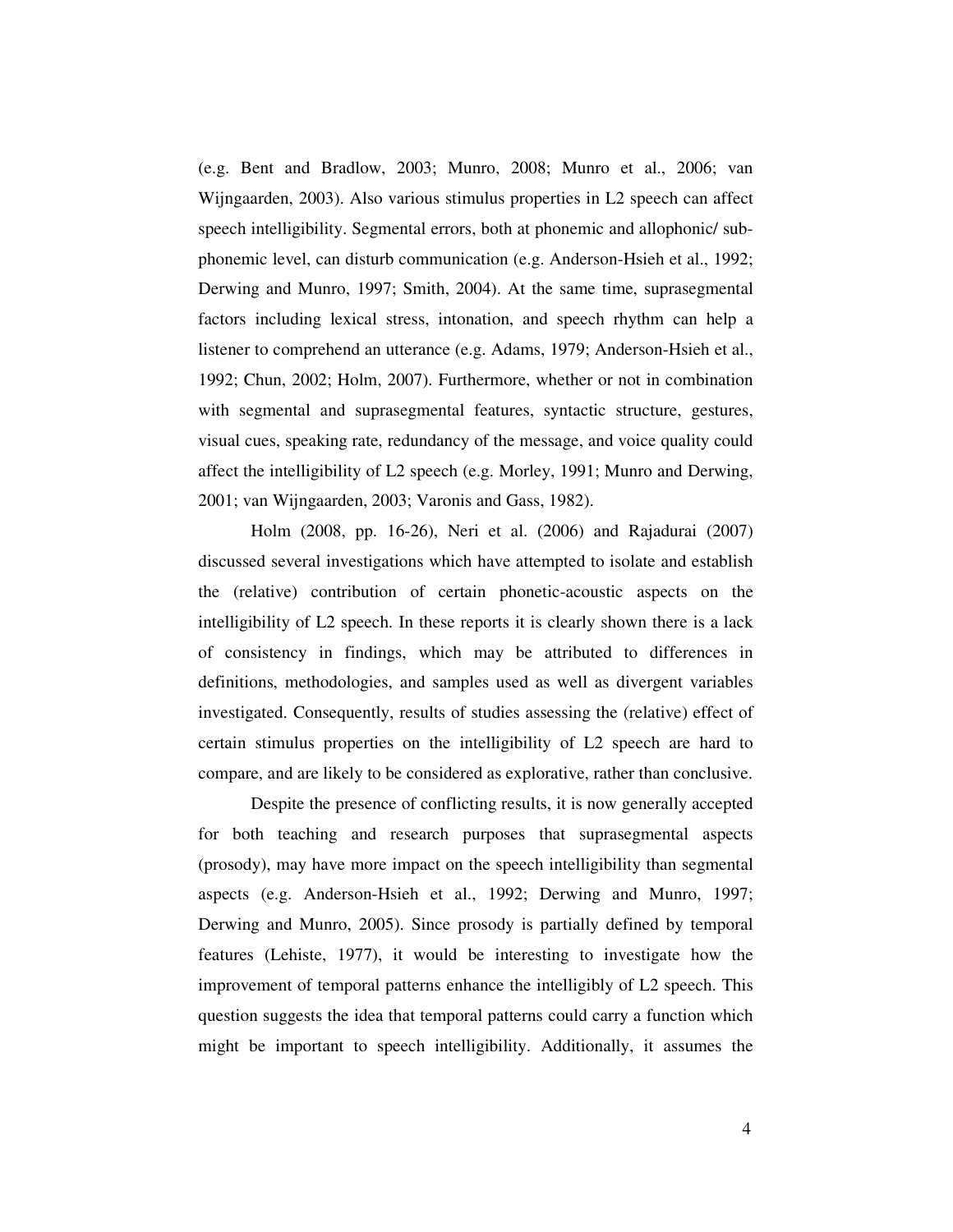presence of temporal variation among languages, which consequently might affect the acquisition of temporal patterns in L2-speech. Evidence for these assumptions will be described in the following sections.

#### *1.2. Linguistic function of temporal patterns*

The temporal pattern of speech is here considered as the relative duration of speech segments (or phonemes) in an utterance. Segmental durations are affected by a variety of factors in speech production, and affect in divergent ways the perception of speech (see Klatt, 1976; Nooteboom, 1997; van Santen, 1992 for an overview). Although speakers differ with regard to the production of relative segmental durations, several perceptual studies have demonstrated that durational cues, whether or not interacting with other acoustic cues such as pitch, spectral envelope and/or amplitude, might carry linguistic information. For example, segmental timing may serve as a cue to the phonetic identity of many segment types (e.g. Nooteboom, 1973; Cole and Cooper, 1975), it might reflect the position of the phoneme in a word or syllable (e.g., Klatt, 1974; Oller, 1973; Umeda, 1977) and it could play a role in the detection of word boundaries (e.g. Shatzman and McQueen, 2006; Quené, 1992). Those three factors (phoneme identity, phoneme position and word boundary) may contribute to word recognition in spoken language. The durational increase of phrase-final segments (e.g. Klatt, 1975; van Santen, 1992) and the occurrence of pauses (e.g. Zellner, 1994) play a role in the perception of phrasal structure, and may facilitate the listener's recovery of the meaning of an utterance. Also, lengthening of segments is one of the primary cues to the representation of lexical and phrasal stress and/or emphasis (e.g. Chun, 2002; Eefting, 1991; Sluijter, 1995). The alternation of stressed (prolonged) and unstressed (unaltered or shortened) syllables contribute to the rhythmic organization of speech, which plays an important role in the predictability and the segmentation of words in connected speech (Patel, 2008).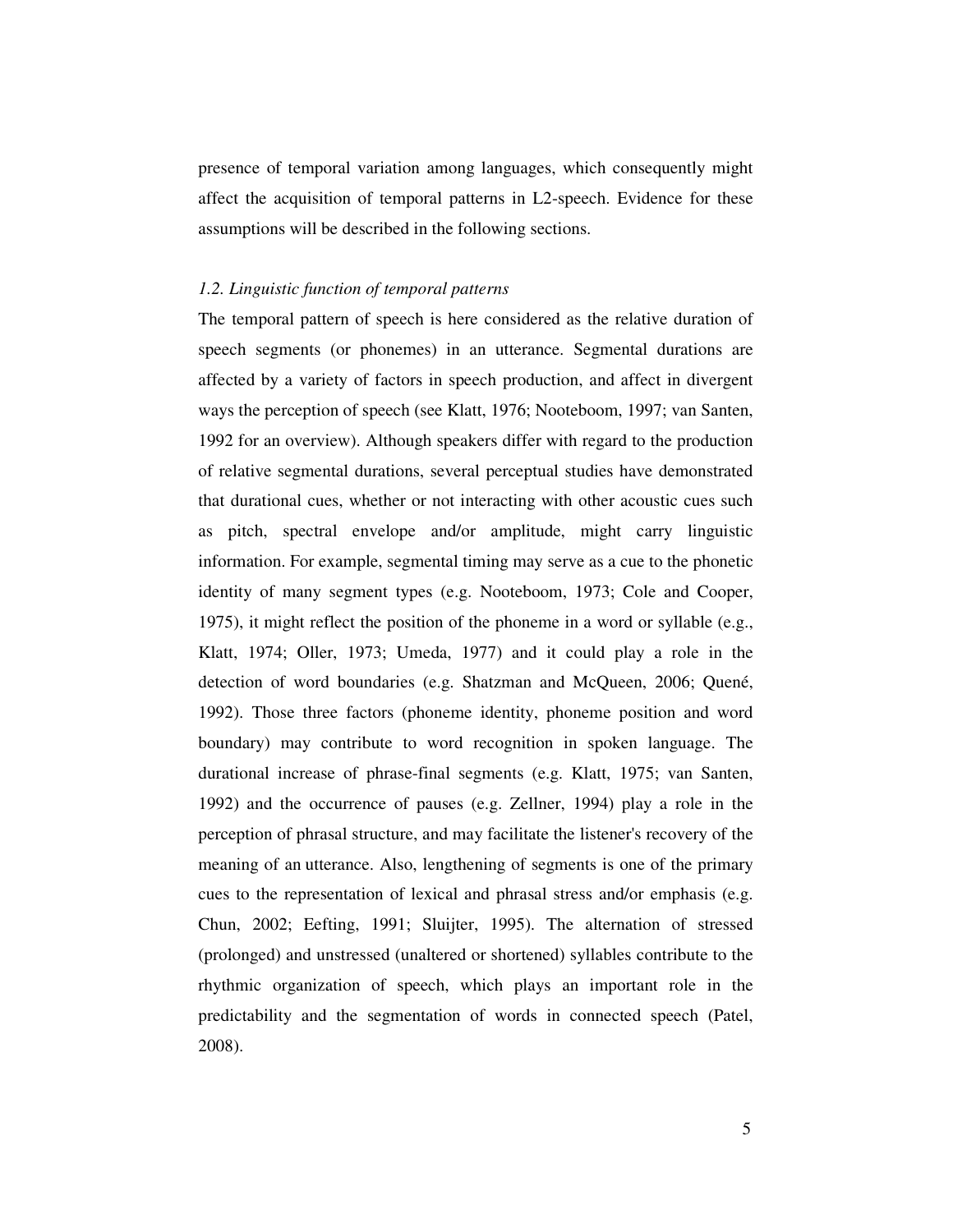This brief overview of factors which may be responsible for the variation in the relative duration of speech segments indicates that the temporal pattern in speech has potential for carrying considerable linguistic information at the phonetic and prosodic level. Presumably this facilitates the lexical-semantic and syntactic interpretation of utterances and might contribute to the intelligibility of speech.

#### *1.3. Cross-linguistic temporal variation in L1 and L2 speech*

Cross-linguistic temporal variation is a consequence of language-specific phonotactic constraints, and has been widely described at different levels of analysis (segmental-, syllable- or supra-segmental level). For instance, at the segmental level some languages (e.g. Finnish), have a phonological contrast between long and short vowels with similar spectral properties, while others (e.g. Spanish) have not (Zampini, 2008). At the syllable level, increased vowel duration before voiced versus voiceless word-final consonants is seen in a number of languages (e.g. English), but the magnitude of this contrast differs across languages, and even some languages (e.g. Arabic) do not appear to exhibit it at all (e.g. Flege and Port, 1981; Laeufer, 1992).

Since L2 learners tend to apply phonological knowledge of their L1 when speaking a L2, it is assumed that cross-linguistic temporal variation causes potential difficulty in the acquisition of temporal features in L2. Results from several cross-linguistic investigations confirm this by reporting that temporal features in L2 speech, such as vowel duration, stress distribution and durational variation in vocalic and consonantal intervals, are different from native norms (e.g. Adams, 1979; Archibald, 1997; Bent et al., 2008; Flege, 1993; Flege et al., 1992; Gut, 2003; Rasier, 2006; White and Mattys, 2007). For example, at the segmental level it was found that vowels preceding voiced consonants were significantly shorter when produced by Chinese-Mandarin speakers of English (Bent et al., 2008). At the syllabic level is was argued that the duration of syllables in a spoken L2 can be affected by simplification (i.e.

6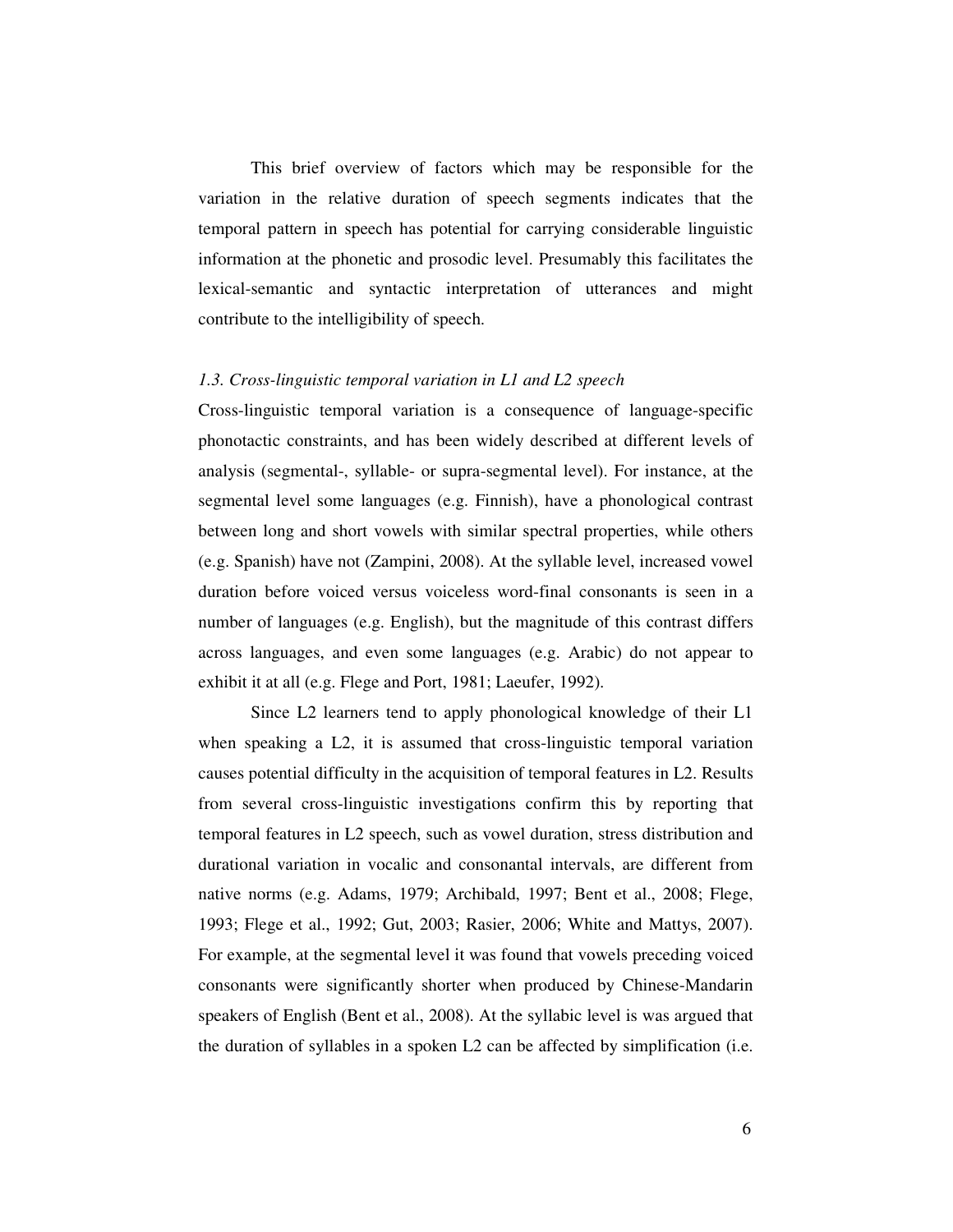deletion of phonemes) and/or epenthesis (i.e. inserting phonemes) in syllables, which is partly explained by constraints for syllable structure in the speaker's L1 (Young-Scholten and Archibald, 2000). At the supra-segmental level Adams (1979) asserted that the non-native speech rhythm in L2 learners of English was due to a variety of factors, such as insufficient durational difference between unstressed and stressed syllables, inappropriate pauses, and misplaced stress.

## *1.4. Perception of non-native temporal patterns in L2 speech*

Several perceptual investigations suggest that both native and non-native listeners are sensitive to non-native temporal properties in speech, regardless of the more salient temporal influences of non-nativeness, such as hesitations, pauses and the amount of time spent in formulating sentences (e.g. Flege, 1993; Smith et al., 2003; White and Mattys, 2007). However, these investigations do not provide an answer to the question whether a non-native temporal pattern in L2 speech may cause diminished speech intelligibility, and hence, hamper communicative effectiveness. Few intelligibility-studies attempted to solve this issue.

Tajima et al. (1997) tried to quantify the effect of correcting the temporal pattern on the intelligibility of English sentences spoken by a L2 speaker with a Chinese-Mandarin L1. While retaining the spectral and source characteristics, sentences of a native and a non-native speaker of English were modified by aligning the duration of acoustic segments with tokens of the same phrase spoken by the other speaker. Intelligibility was measured by the percentage of correct responses of native English listeners' performance on a forced-choice identification test with four alternatives (one correct, three phonetically similar). Results showed that intelligibility of the native productions was high (94%), but declined significantly (to 83%) after temporal distortion. Performance of the unmodified foreign accented phrases was poor (39% correct), but improved significantly (to 58%) after temporal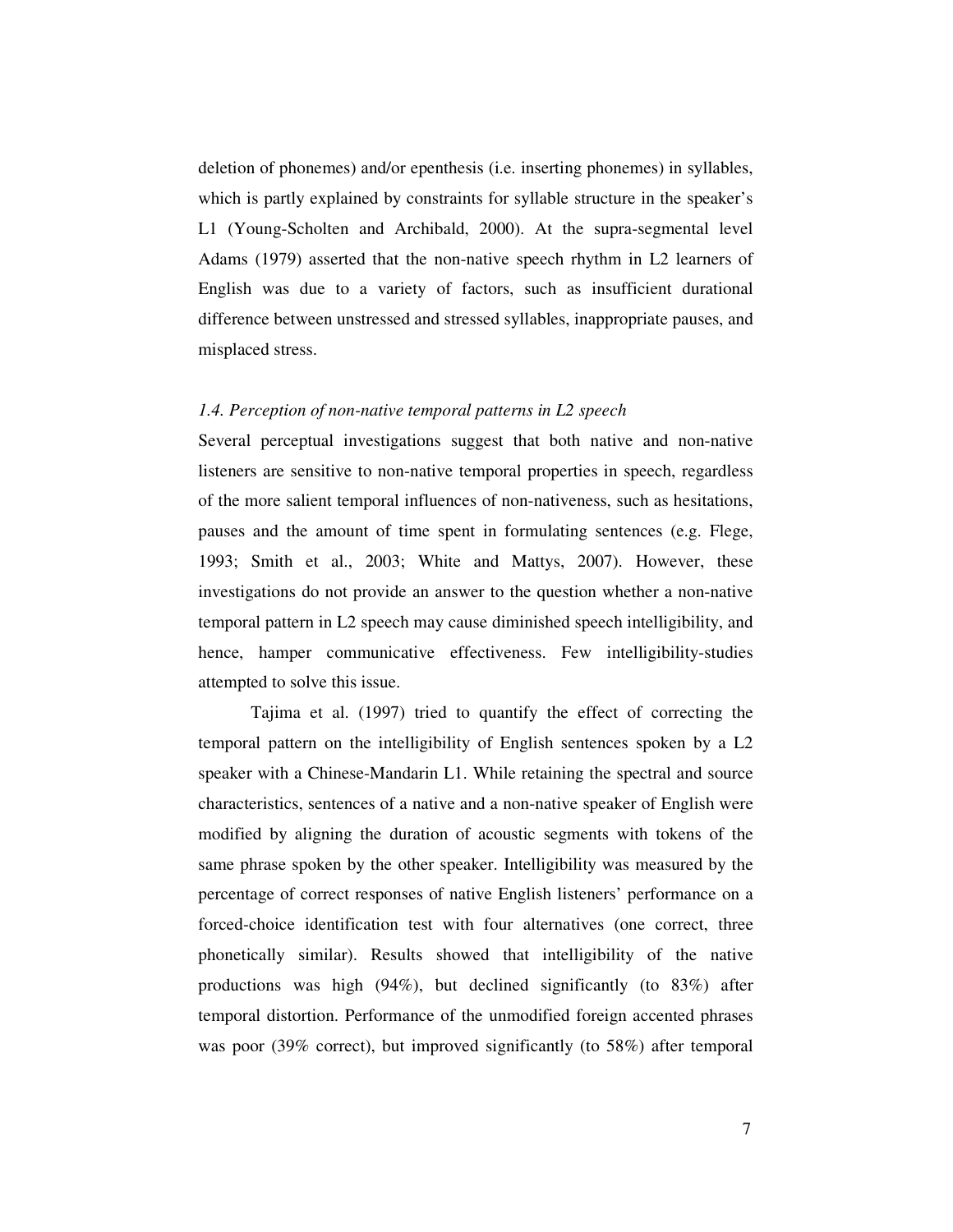correction. Unfortunately, these results have to be interpreted with caution because several factors could have caused bias within the data. For example: the quality of some test phrases was distorted after temporal manipulation, there was an uneven phonetic divergence of the three distracting phrases from the correct response, and the small number of target stimuli (only 11 phrases) was presented three times which could have caused learning effects in the listeners. Furthermore, the speech materials were poorly comparable since the speakers varied in speaking rate, intonation pattern and segmental quality. The authors concluded that this study had raised more questions than it had answered. They also suggested that the intelligibility of L2 speakers may be enhanced if explicit training is provided on temporal properties of L2 speech.

Holm (2007, 2008) investigated the relative contribution of intonation and duration to the intelligibility of Norwegian as a L2. Norwegian sentences of a L1 speaker and seven pairs of L2 speakers with different L1 backgrounds were manipulated. Durational manipulation of the L2 sentences was obtained by lengthening and shortening each phoneme duration to match the duration of the corresponding phoneme in the same L1 sentence. Speech intelligibility was measured by the percentage of correctly perceived words per sentence, written down by native listeners. Results indicated that durational manipulation enhanced intelligibility in L2 speakers with a French, Tamil and Persian L1. In the other L2 groups (L1 was Russian, English, Chinese, German) the intelligibility did not increase after temporal correction. Results suggested that the relative importance of durational (and intonational) factors in intelligibility might be dependent on the L1 of the non-native speaker. Also this study suffered from several limitations, which created difficulty in interpreting Holm's findings as firm conclusions. For instance, manipulations led to speech signal degradation, the level of Norwegian ability varied among the L2 speakers, only three sentences per L2 speaker were tested, and the speakers varied in both intonation pattern and segmental quality.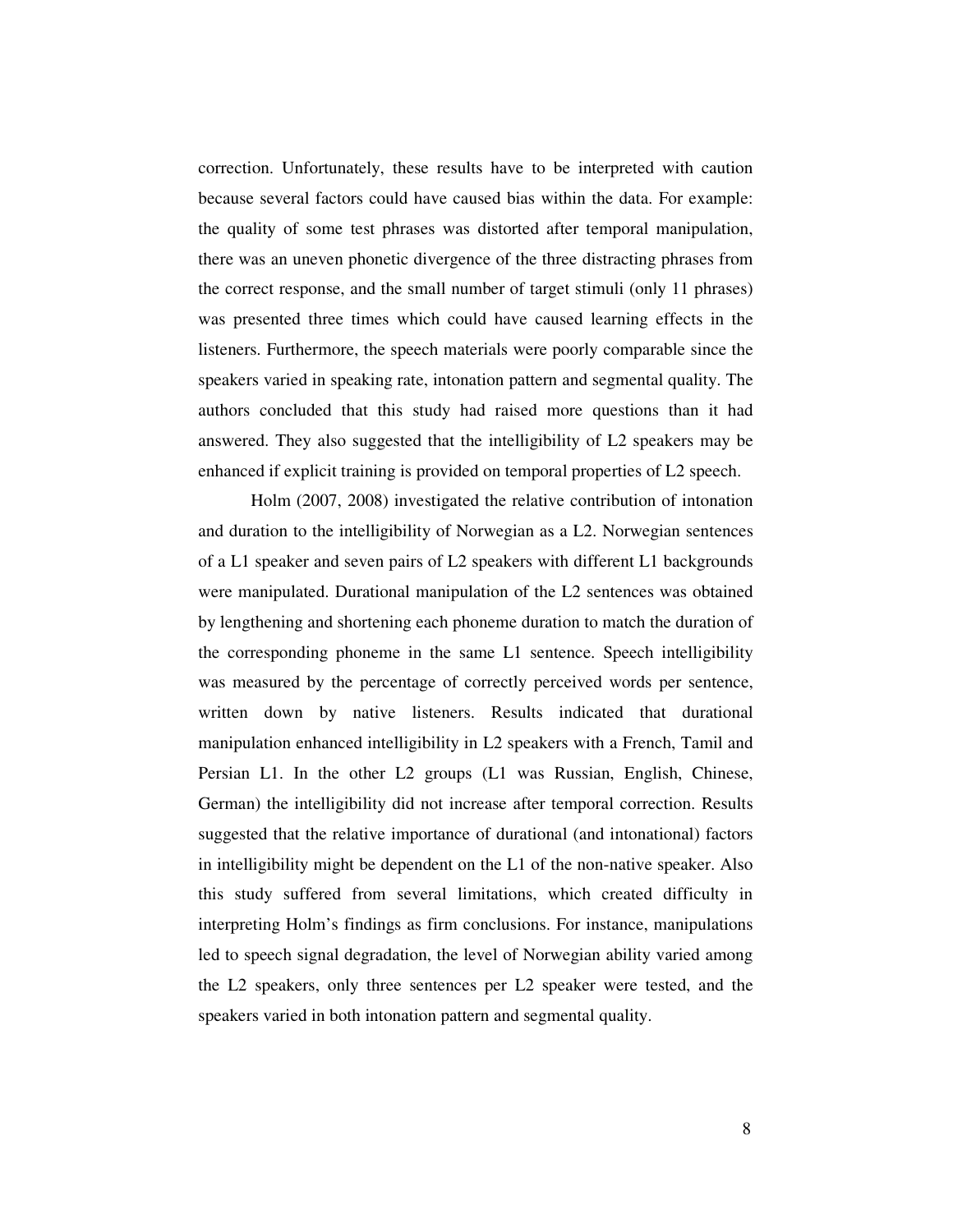Another investigation in the intelligibility of temporally modified sentences was performed by Maassen and Povel (1984). In their study deaf children's speech was temporally corrected in six different ways, including a manipulation in which each phoneme in the deaf child's utterance was given the same relative duration as the corresponding phoneme in the norm sentence. Results demonstrated that most sentences showed the largest gain in intelligibility following a phonemic relative correction. However, the different corrections did not affect the intelligibility of all sentences in the same way. Some sentences profited most from a syllabic relative or phonemic absolute correction.

The investigation of Bent et al. (2008) examined native and non-native listener identification of English words that substantially differed in temporal pattern (i.e. relative vowel length before voiced versus voiceless obstruents) across L1 and L2 speakers. Results showed that contrasts in native and nonnative intelligibility might be partially explained by temporal pattern differences in vowel duration, although other cues such as presence of stop releases and burst duration may also contribute.

## *1.5. Assessment of intelligibility: Speech Reception Threshold method (SRT)*

The different methods used in the studies discussed above already indicate that there is no universally accepted way of assessing the intelligibility of speech. Each method has its own advantages and limitations, which depend on the questions and objectives of the study (see Atechi, 2004; Munro, 2008; Rajadurai, 2007 for a discussion of several of methods).

The experimental procedure used in the present study was based on the Speech Reception Threshold method (SRT, Plomp and Mimpen, 1979). This method gives a measure (SRT in dB) for sentence intelligibility in noise, corresponding to the signal-to-noise ratio (SNR) that gives 50% correct responses of a list of short, redundant, everyday sentences. Each list of 13 sentences yields one SRT-score. A lower SRT score means a higher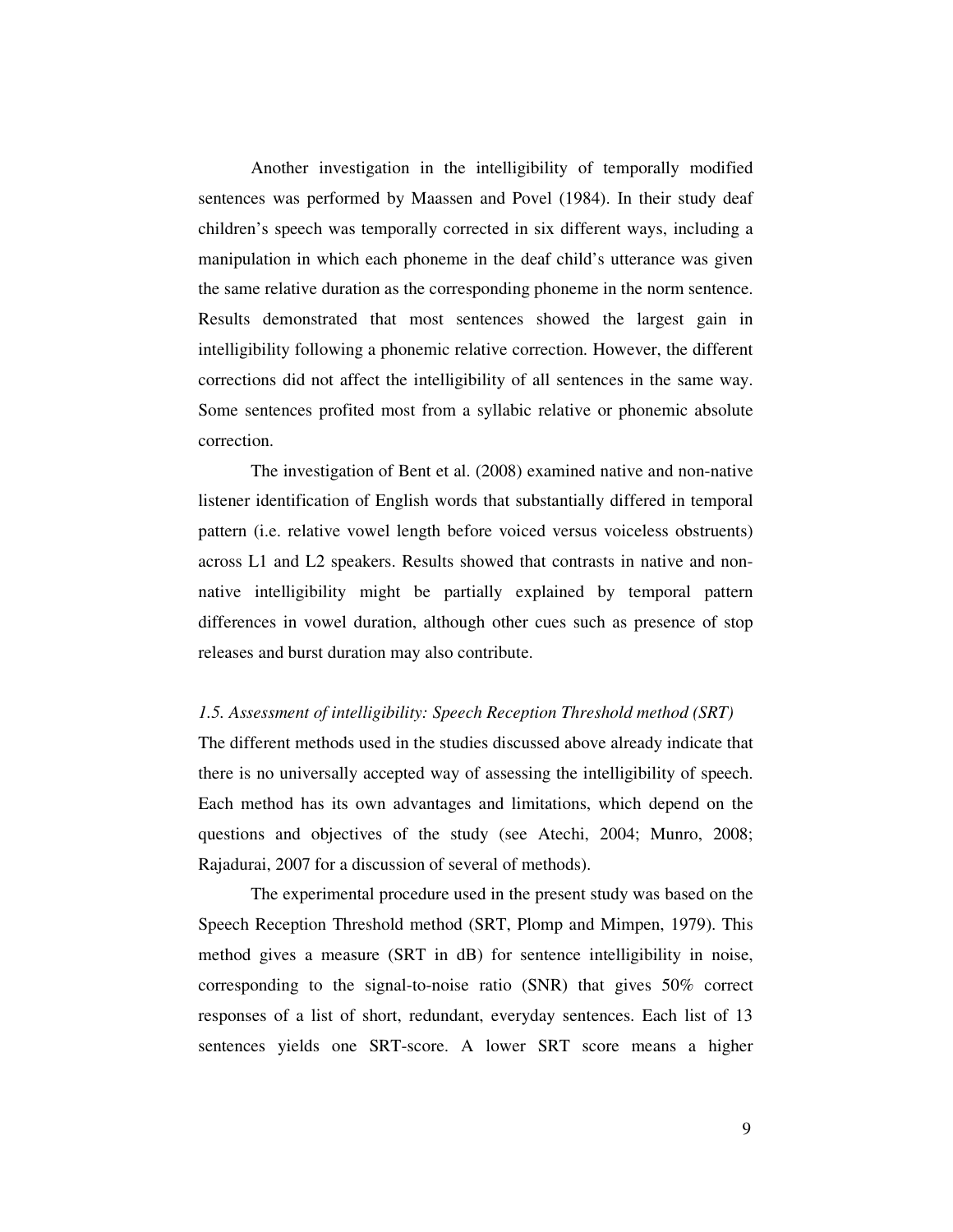intelligibility, because more noise is allowed to reach 50% correct perception of the sentences.

The SRT-method has several benefits in comparison to other methods which are mentioned in section 1.3. First, the SRT-method measures the perception of speech in noise. As the effects of non-nativeness on intelligibility are expected to be especially apparent with degraded speech due to noisy circumstances, SNRs should be an appropriate estimation of assessing speech intelligibility (Munro, 1998; Plomp, 1986). Second, the SRT measures a threshold based on the joint intelligibility of 10 sentences. Many investigators confine themselves to measure intelligibility scores for a few utterances in only one or a few SNRs per condition, so that it is not possible to derive a SRT. Only by using the SRT results can be expressed in a way that can be reliably compared from one condition to another (Plomp, 1986). Third, the SRT-method measures intelligibility at sentence level, this makes generalizations to conversational speech easier than experiments in which the intelligibility of words or syllables is assessed. Moreover, manipulation of temporal pattern might be more salient at sentence level than at lower levels of analysis.

## *1.5. Present study*

Previous findings suggest that the intelligibility of (L2) speech might be enhanced when the temporal pattern is improved at both sentence and word level. However, as discussed above, evidence is not strongly convincing because of several methodological limitations which could have biased the outcomes. In order to supplement previous findings, the present study is performed in which the SRT-method of Plomp and Mimpen (1979) is used to examine speech intelligibility.

The primary purpose of this study was to quantify the effect of improving the temporal pattern in L2 speech on intelligibility. Secondly, it aimed to gain insight into the intelligibility-increasing and -decreasing factors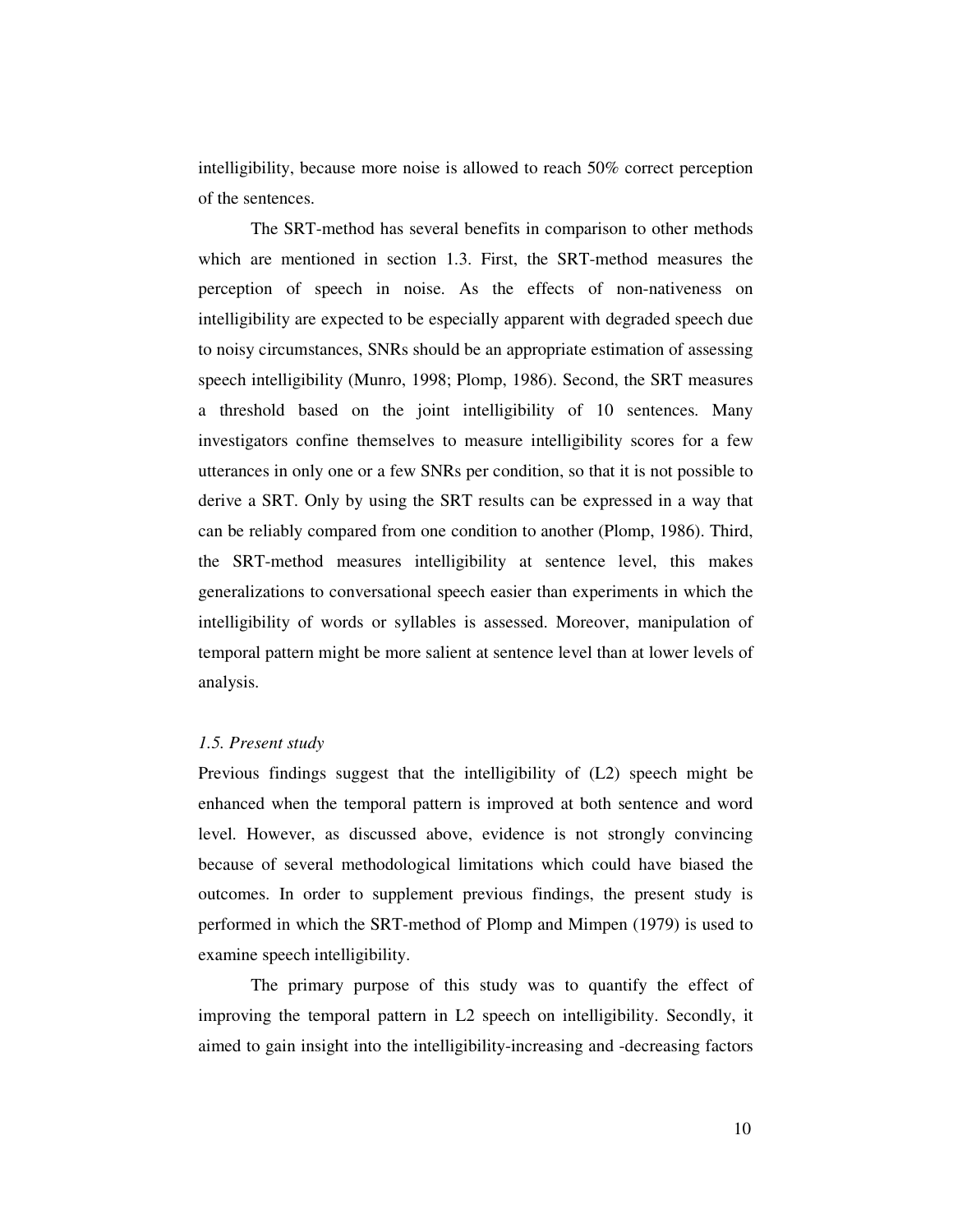associated with the temporal pattern of speech. The primarily question was whether non-native speech shows improved intelligibility when it is modified to resemble the temporal pattern of native speech. This questing was attempted to answer by testing the three hypotheses. The first hypothesis can be regarded as the main hypothesis. The latter two are more specific hypotheses and are derived from the first one.

1) Speech with a native temporal pattern has a higher intelligibility than speech with a non-native temporal pattern.

2) The intelligibility of sentences spoken by a D2 speaker increases after temporal correction with the native temporal pattern of the corresponding sentences spoken by a D1 speaker.

3) The intelligibility of sentences spoken by a D1 speaker decreases after temporal distortion with the non-native temporal pattern of corresponding sentences spoken by a D2 speaker.

These hypotheses were tested by carrying out an intelligibility experiment in which temporally modified and temporally unmodified Dutch utterances spoken by a D1 and a D2 speaker were presented to native Dutch listeners. The temporal pattern manipulation consisted of exchanging the relative phoneme-duration of both speakers in order to resemble the temporal patterns of the other one. By doing this, it was assumed that temporal modification affects temporal features at the segmental level, as well as the temporal pattern at higher levels such as syllable duration and speech rhythm.

## **2. Methods**

### *2.1. Materials: original sentences and noise*

The original Dutch SRT-method (Plomp and Mimpen, 1979) consists of 10 carefully selected lists of 13 Dutch sentences each, which describe everyday common situations in simple wording (see appendix). The sentences comprise eight or nine syllables each. Only sentences with approximately equal chances of correct recognition in noise are added to the SRT-method and as far as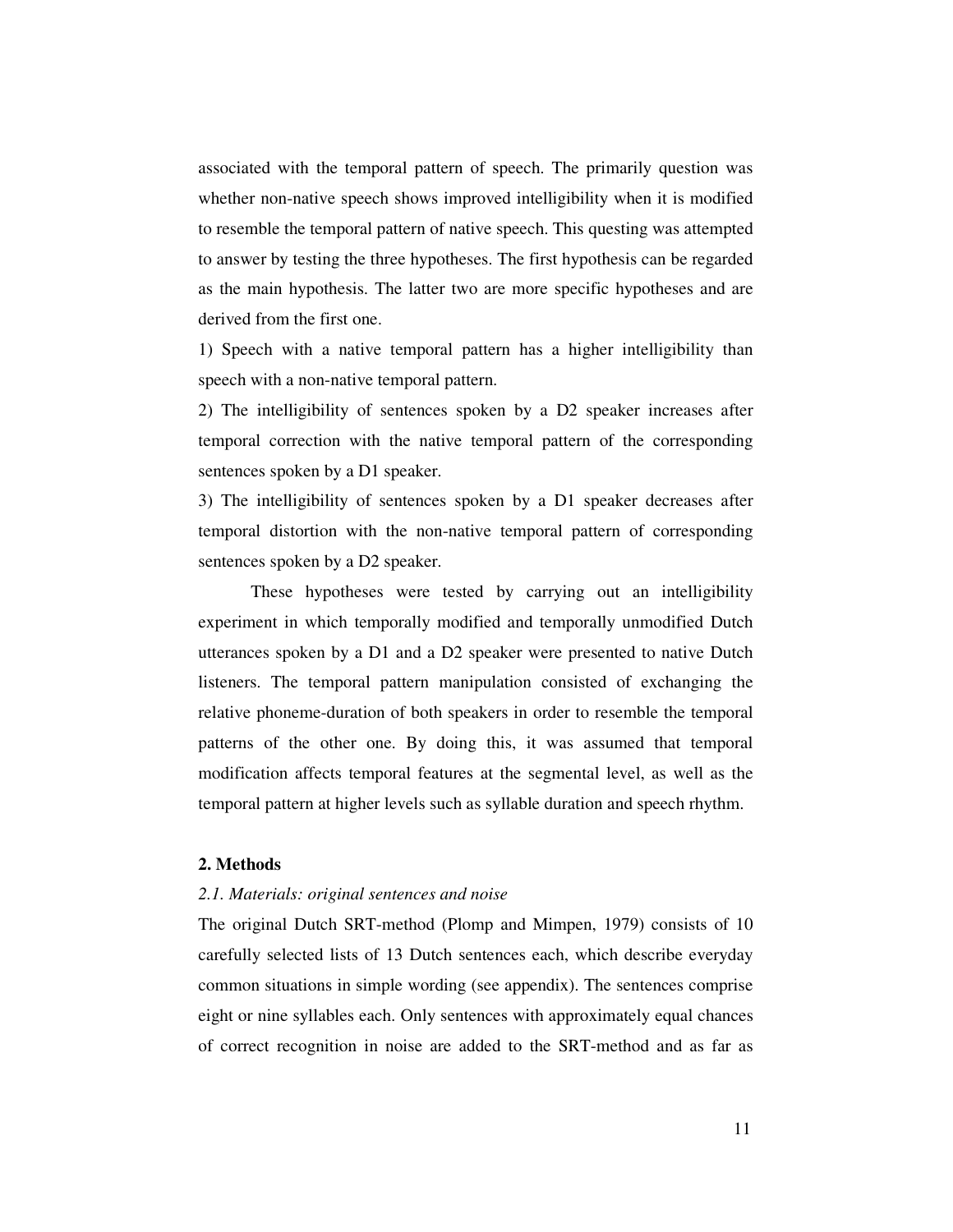possible equal numbers of the various phonemes were divided into the 10 lists (Plomp and Mimpen, 1979).

Of each sentence two original versions were used, which were artificially manipulated for the experiment (see 2.2). One original version was spoken by a D1 speaker and one original version was spoken by a D2 speaker. The D1 sentences were spoken in very clear style by a female native speaker of standard Dutch, recorded by Plomp and Mimpen (1979). The D2 sentences were spoken by a female non-native speaker of Dutch, with Polish as her native tongue. The D2 samples were recorded by van Wijngaarden (2001, 2003). The temporal and intonation pattern in the D2 speech differed from the D1 speech and marked a foreign accent. The D2 speech was fluent and phonemes were pronounced near-native. This was assessed by the author, a phonetician and an experienced speech-language pathologist.

A potential problem in the test would have been that the D2 speech was never be able to yield 100% intelligibility due to its non-native accent. To be sure this was not the case, the (near) 100% intelligibility of the D2 sentences was verified in native Dutch listeners at a very benign SNR of +15 dB (van Wijngaarden, 2001). In other words, the validity of the SRT results could not be degraded by the foreign accent, because the intelligibility of the 'clear' D2 speech was not approximating the 50% sentence intelligibility threshold.

The masking noise spectra were taken from the average spectra of the presented lists. By combining each specific list with its own matching noise spectrum, the lists were masked relatively equal.

## *2.2. Manipulation of the test sentences*

In the experiment the lists were presented in a particular condition in which 'temporal pattern' (native= t1 or non-native= t2) and 'speaker' (native= D1 or non-native= D2) were considered as two variables. This resulted in four different test conditions (see table 1).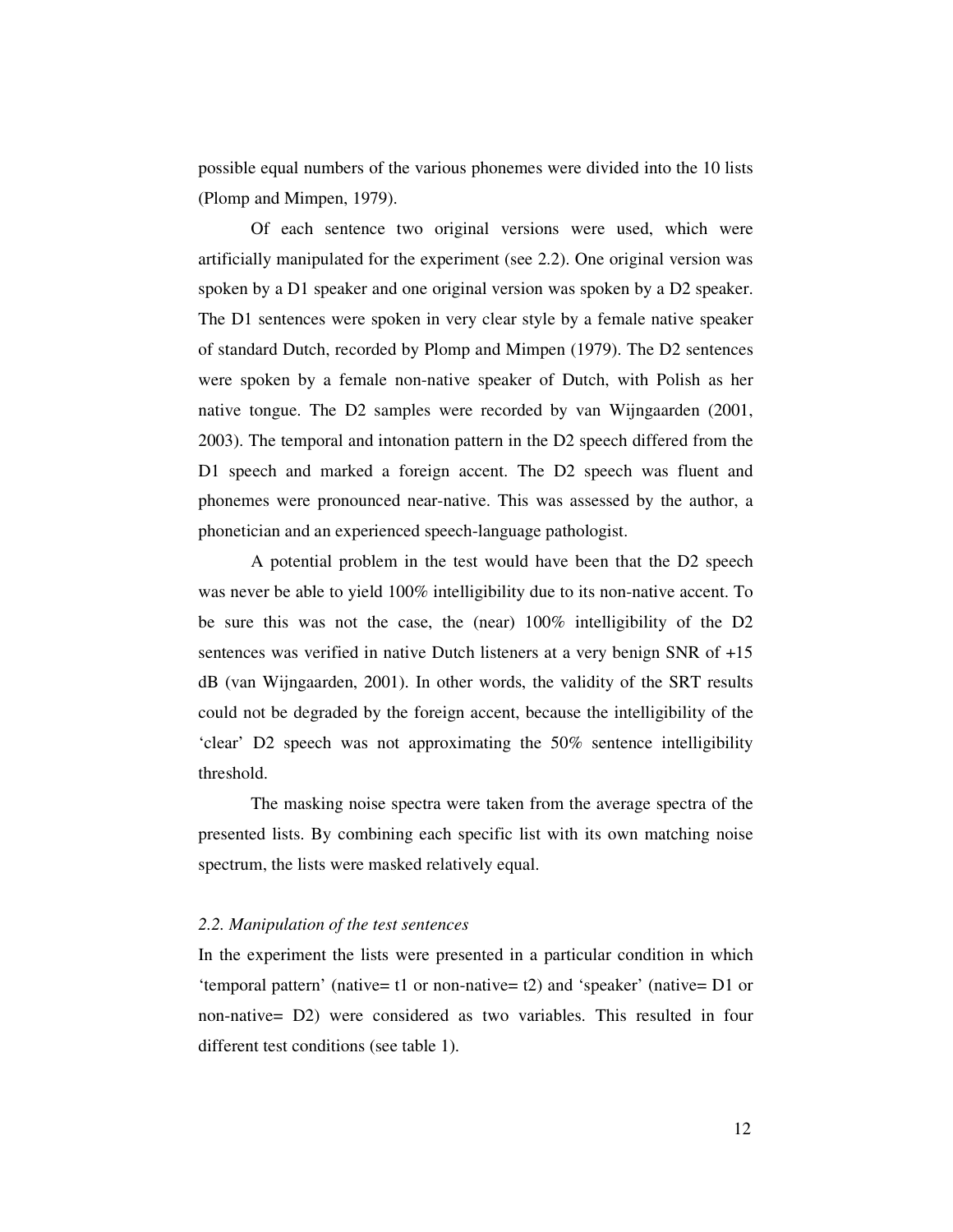*Table 1. Ten lists consisting of 13 sentences each, were manipulated into four conditions. In condition D1t1 and D2t2 the temporal pattern of the sentences was unmodified; in condition D1t2 and D2t1 the temporal pattern of the sentences was modified.* 

| <b>Temporal</b><br><b>Pattern</b> | <b>Speaker</b>                                                                            |                                                                                                 |
|-----------------------------------|-------------------------------------------------------------------------------------------|-------------------------------------------------------------------------------------------------|
|                                   | D1                                                                                        | D <sub>2</sub>                                                                                  |
| f1                                | condition D1t1<br>Native speaker of Dutch with a<br>native Dutch temporal pattern         | condition D2t1<br>Non-native speaker of Dutch with a<br>native Dutch, modified temporal pattern |
| t2                                | condition D1t2<br>Native speaker of Dutch with a<br>non-native, modified temporal pattern | condition D2t2<br>Non-native speaker of Dutch with a<br>non-native temporal pattern             |

Artificial manipulation of the sentences was performed in Praat version 5.0.43 (Boersma and Weenink, 2008), and consisted of four steps: 1) segmenting the sentences into phonemes; 2) equalizing speaking rate; 3) manipulation of temporal pattern; 4) equalizing pitch contour. Step 1, 2 and 4 were accomplished for each condition. Step 3 was only required for the conditions with a temporal pattern manipulation, i.e. condition D2t1 and D1t2.

*Step 1*: The D1 and D2 version of each sentence were segmented into the same amount of intervals by visual analysis of the waveform and spectrogram, and by auditory perception of the signal. The interval borders were determined by the phoneme borders, for example '/s/t/r/e/p/' in the Dutch word 'streep' (/strep/, stripe). Also pauses between words were considered as an interval. Due to co-articulation the phonemes showed smooth transitions, in a few cases this impeded to place a border between two segments. For example, in the Dutch word 'nieuws' (/nius/, news) it was not possible segment the phonemes /i/ and /u/. In those cases two phonemes were taken together in one interval.

*Step 2*: The speaking rate was equalized among the speakers, in order to prevent this feature from influencing the outcomes. This was accomplished by multiplying each whole sentence, without initial and final pauses, by a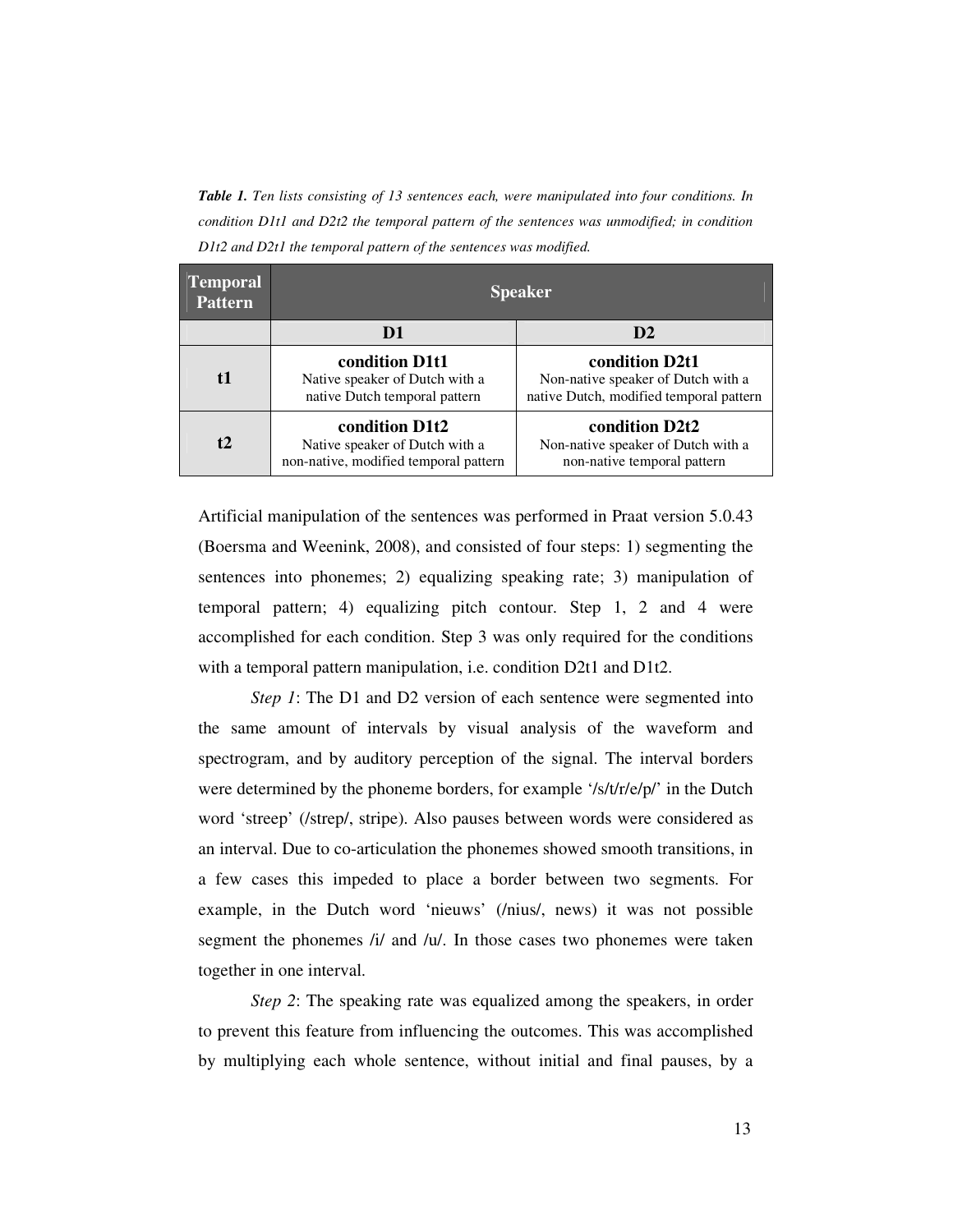factor which is the average duration of the D1 and D2 version divided by the duration of the sentence which was intended to modify. After doing this, the resulting duration of the modified sentence was intermediate between the D1 and the D2 version, while the temporal pattern of the sentence was preserved (i.e. the relative duration of the intervals was unaltered).

*Step 3*. For manipulation of the temporal pattern, each interval of a sentence was shortened or lengthened to match the duration of the corresponding interval in the other speaker-version of a sentence. In a few cases the difference in interval length between the D1 and D2 version exceeded a factor of two. This yielded a chirp in the signal which could degrade the sound quality and could bias the intelligibility scores. To counteract this, the durational manipulation of these intervals was adjusted manually into a near-natural sounding, temporally manipulated interval without undesirable acoustic distractions.

*Step 4:* The pitch contours (intonation patterns) of the D1 sentences were stylized and used to replace the pitch contours of the matching D2 sentences. This means, the intonation pattern was equalized among the speakers, and potential contrasts in intelligibility caused by various pitch contours among the speakers were eliminated. The automatic software occasionally made errors in finding the right pitch values (e.g. wrong octave, groundless pitch values), which could influence the intelligibility of a sentence. In these cases the stylized pitch contour was manually adjusted into a smooth native Dutch-sounding intonation pattern.

Finally, all test sentences were set at a mean intensity level of 70 dB and a sampling rate of 44.1 kHz.

#### *2.3. Test procedure and data collection*

During the experiment, the participants were seated in a quiet room wearing closed headphones in which the test sentences in noise were presented binaurally. The experimenter, who was seated next to the participant, watched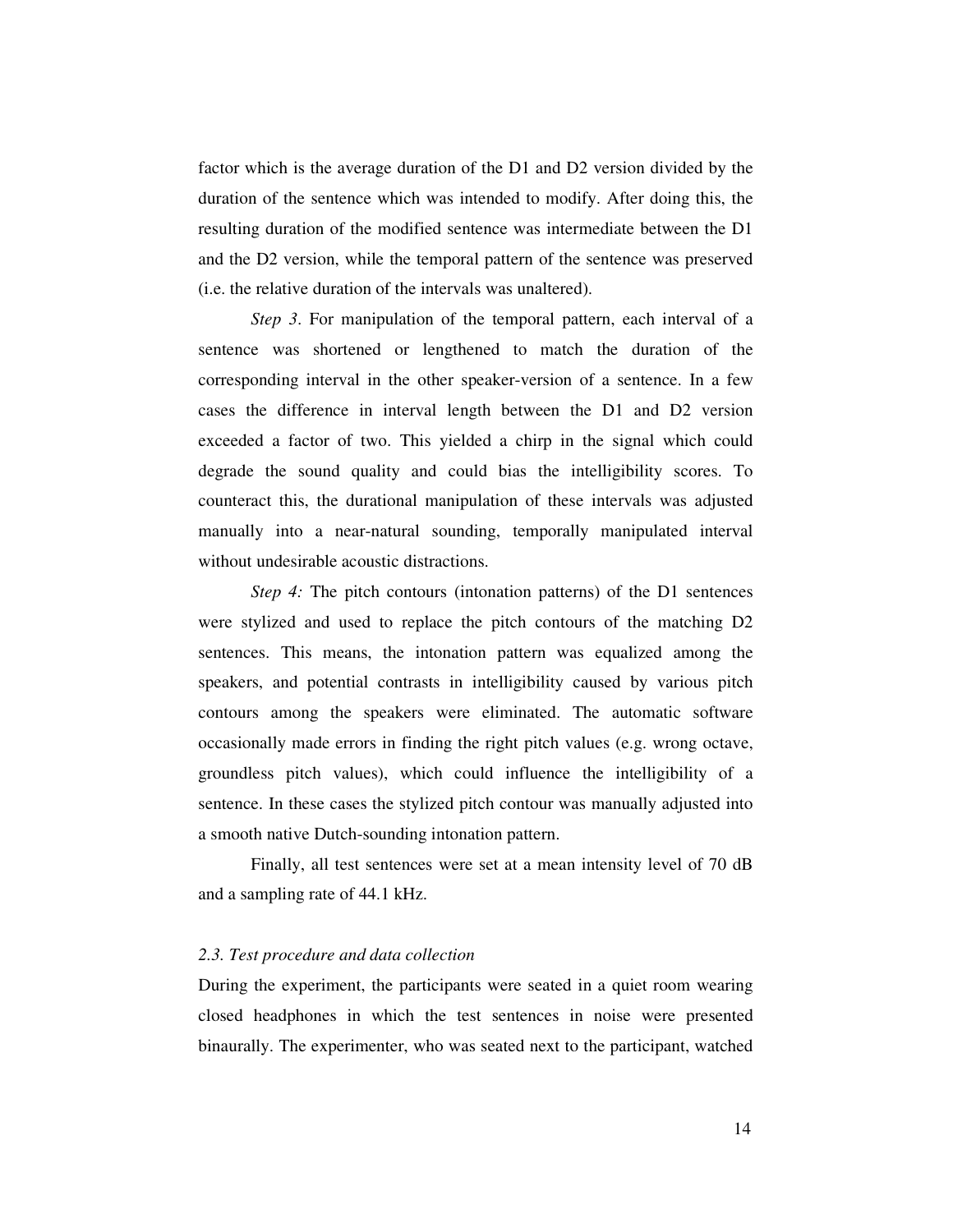a computer screen (which was shielded from the participant) displaying the target sentence and a correct/ incorrect button. Each participant was instructed to repeat sufficiently loud and well pronounced the Dutch sentences as (s)he perceived. The experimenter decided whether the response was correct or not by clicking on the correct/incorrect button. A correct reproduction of the entire sentence in the right word order was a condition for a correct score. When the experimenter doubted about the correctness of a reaction, for example when the subject pronounced unintelligible, the participant was asked to repeat the response.

Before the actual test session started, listeners accomplished a practice session with list I and II (see appendix) in condition D1t1 and D2t2 respectively. The other eight lists (III to X) were used for data collection, in which each test condition was represented in two lists. The combination of list and test condition was counterbalanced among the participants. This means, the lists were prevented from unequal distribution among the conditions in the experiment as a whole. The order of testing the lists was assigned at random, and each list was presented once to a participant.

The SNR in which the sentences were presented varied according to the simple up-and-down adaptive procedure developed by Plomp and Mimpen (1979). The first sentence of a list was repeated until the listener reproduced the entire sentence correctly, with an increasing SNR (starting at SNR -15 dB, step size  $+4$  dB in the first and second presentation, subsequently step size  $+2$ dB). This was done to quickly approximate the 50% intelligibility threshold. Then, the other 12 sentences of the list were presented successively only once. When a sentence was repeated correctly, the SNR of the next sentence was decreased by 2 dB; when the response was incorrect, the SNR of the next sentence was increased by 2 dB. Thus, the response to a sentence determined in which SNR the next sentence was presented. This procedure was repeated for each presented list. Data collection and adaptation of the SNR was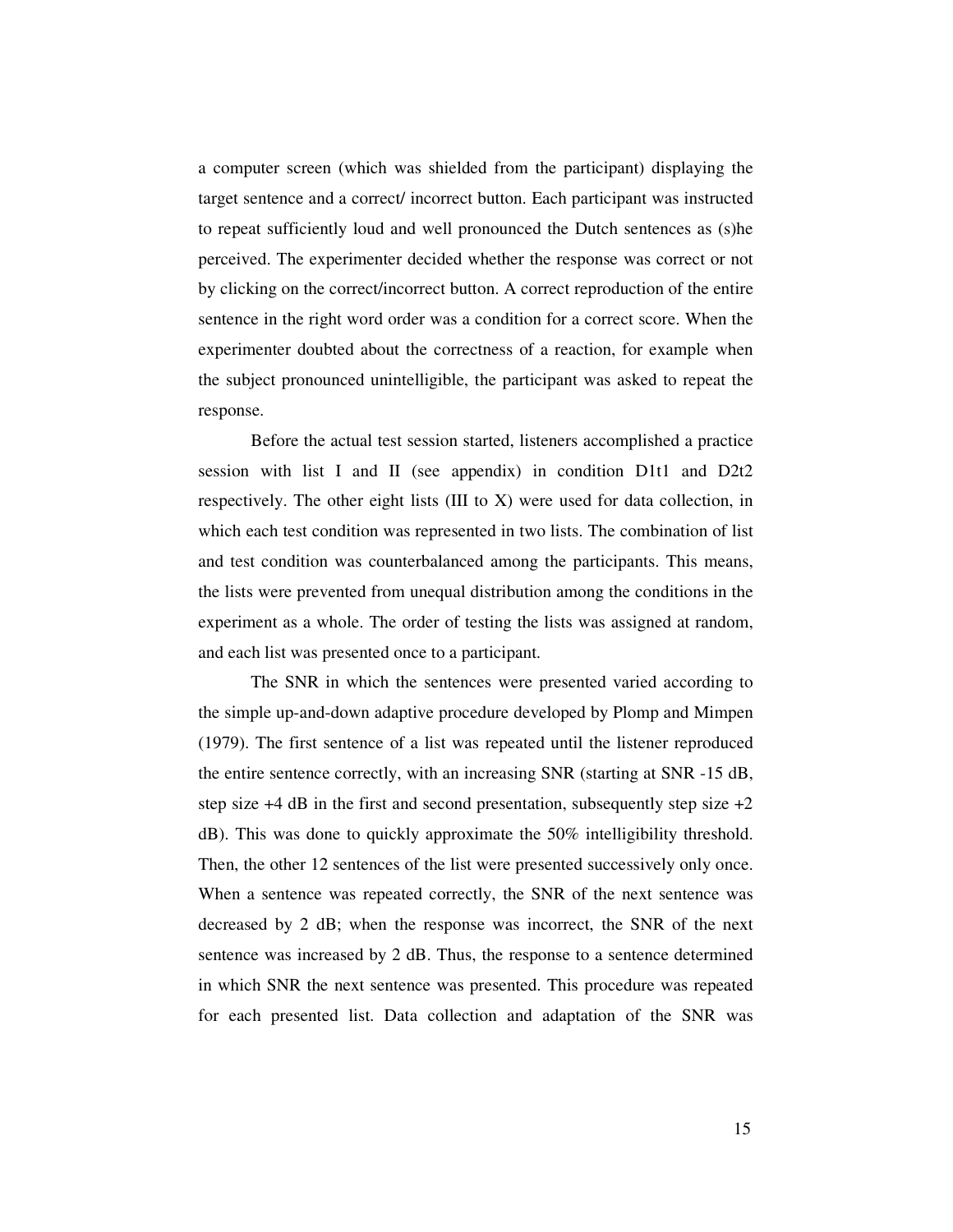performed automatically after a mouse click on the correct/incorrect button by the experimenter.

The 50% intelligibility threshold (SRT) was calculated by taking the average over the SNRs which resulted from the responses to last 10 sentences of a list. The SNRs of the first three sentences of a list were not taken into the calculation. With these three sentences the listener could get used to the condition in which the stimuli were presented, which made the approximation of the 50% intelligibility threshold more reliable.

 Before the experiment was carried out, a pilot session with two participants was accomplished. Results from this pilot session required no adaptations of the test procedure.

#### *2.4. Participants*

A total of 41 native Dutch listeners (3 male, 38 female) participated in the experiment, all of whom had self-reported normal hearing and no speechlanguage disorders (e.g. dyslexia or stuttering). The participants were aged between 18 and 28 years. They were recruited from a pool of volunteer participants of the Utrecht University and received a remuneration of  $\epsilon$ 5.

## **3. Results**

Data were collected from all the 41 participants who listened each to eight lists equally divided over four conditions. For each condition,  $41*(8/4) = 82$  SRTs were available. The SRTs were approximately normal distributed among the conditions. The observed mean SRT and SD of all participants in the four tested conditions are shown in the middle column of table 2.

The D1 speaker with a native temporal pattern (D1t1) was most intelligible, mean SRT (SD)= -3.122 (1.066) dB, the D2 speaker with a nonnative temporal pattern  $(D2t2)$  was least intelligible, mean SRT  $(SD)= 0.717$ (1.7416) dB. The mean SRTs of sentences in the temporally manipulated conditions (condition D2t1 and D1t2) were in between.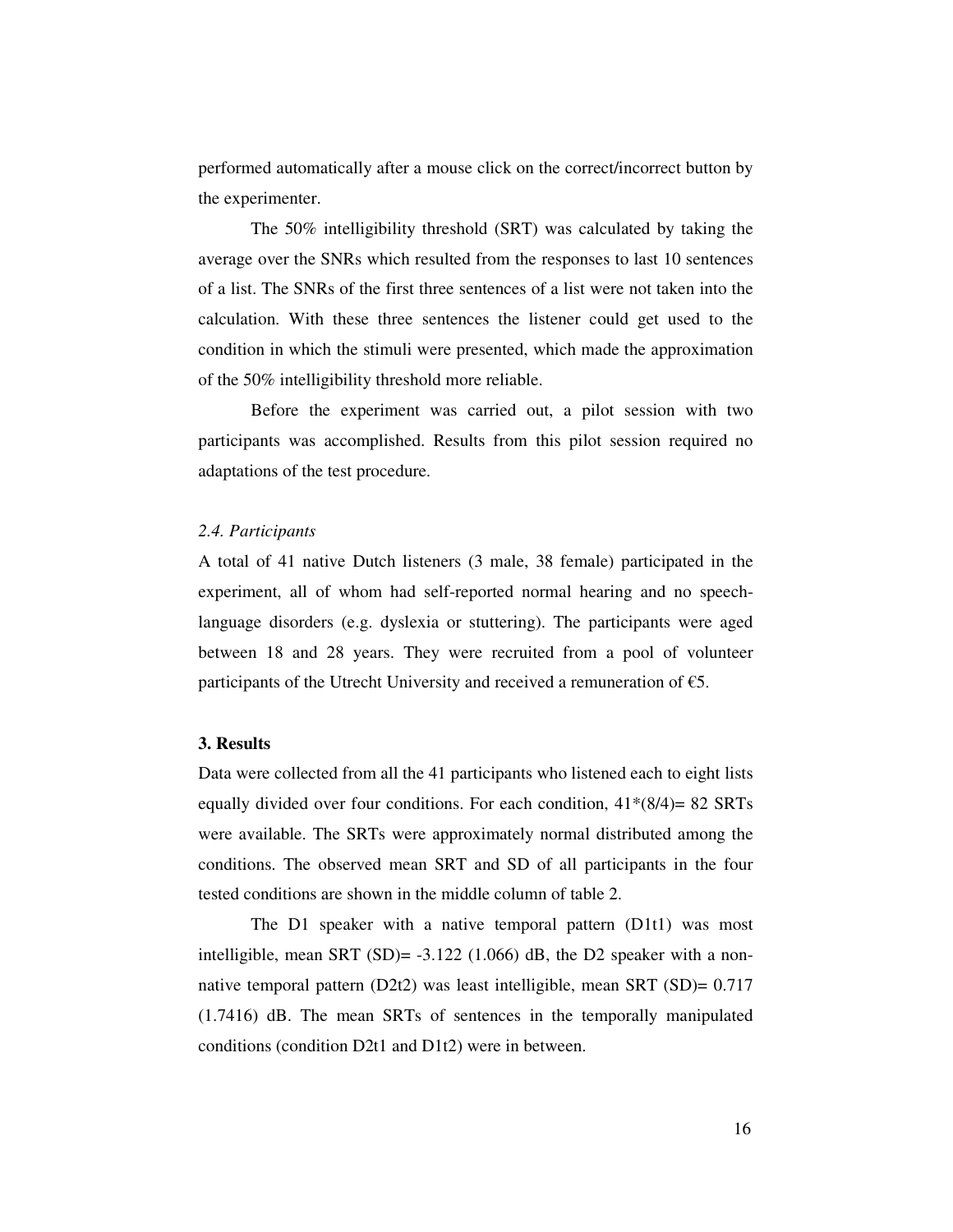*Table 2. Middle column: observed mean SRT (SD) in dB for each condition. Right column: regression coefficients (*β*) in dB and standard errors (SE) for each condition, after both crossed-random factors 'list' and 'participant' were independently taken into account. Note that the lower the SRT, the higher is the intelligibility of the sentences in a certain condition.* 

| <b>Condition</b> | Mean SRT (SD) in dB | $\beta$ in dB (SE) |
|------------------|---------------------|--------------------|
| D1t1             | $-3.122$ $(1.066)$  | $-3.133$ $(0.190)$ |
| D2t1             | 0.337<br>(1.435)    | $0.348$ $(0.221)$  |
| D1t2             | $-2.063$<br>(1.264) | $-2.062$ $(0.201)$ |
| D2t2             | (1717)<br>(1.742)   | $0.716$ $(0.241)$  |

The data were statistically analyzed by performing a mixed effects analysis in statistical package R, version 2.8.1(R Development Core team, 2008) and extension package 1me4 (Bates, 2005). The analysis was done within 'participants' and within 'lists', which were both considered as crossrandom factors. The 'SRT' was the dependent variable and 'condition' was considered as a fixed factor. The mixed effects analysis with crossed-random effects was chosen for analyzing data because in this analysis the random effects of 'list' and 'participant' were not nested (as in a repeated measures ANOVA) but crossed. This means it is allowed to generalize effects across both crossed-random factors, which is an advantage over other withinsubjects-analyses (Quené and van den Bergh, 2008). Backgrounds, computational models and other benefits of the mixed effects analysis are described more extensively in Quené and van den Bergh (2004, 2008).

To perform the mixed effects analysis the regression coefficient  $(\beta)$ and the standard error (SE) for each condition were computed, which are shown in the right column of table 2. The regression coefficient can be regarded here as the estimate of the mean SRT in a certain condition, in which the crossed-random factors 'list' and 'participant' were independently taken into account. The standard error (SE) is a measure for the variability of β. As well as the mean SRTs, the regression coefficients in table 2 indicate that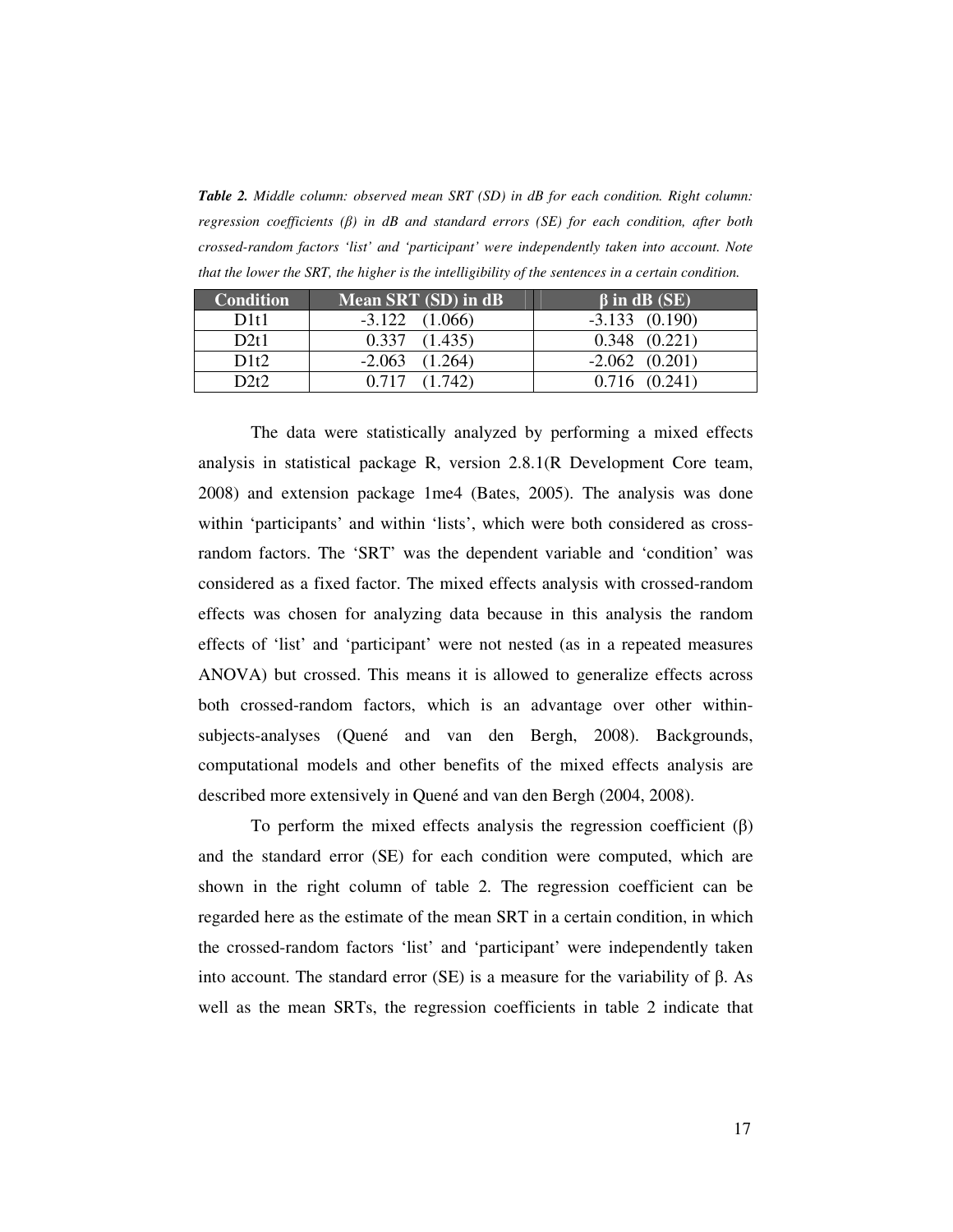sentences in condition D1t1 have highest intelligibility, and sentences in condition D2t2 have the lowest intelligibility.

The first hypothesis stated that speech with native temporal pattern (t1) has a higher intelligibility than speech with a non-native temporal pattern (t2). This hypothesis it was tested by examining whether a combination of condition D1t1 and D2t1 with observed mean SRT (SD)= -2.593 (1.281) dB significantly contrasted from a combination of condition D1t2 and D2t2 with observed mean (SD) SRT= 0.527 (1.602) dB. Mixed effects analysis using the  $\chi^2$  test for evaluating contrasts, showed a significantly lower SRT (higher intelligibility) for speech with t1,  $\chi^2$ = 408.087, p<.001. Apparently, speech with a native temporal pattern was more intelligible than speech with a nonnative temporal pattern when the effect of speaker was excluded from the analysis.

Additionally, the contrast in intelligibility between the D1 and D2 speaker was analyzed. Specifically, it was tested whether the SRT in the combination of condition D1t1 and D1t2 with observed mean SRT  $(SD) = -1.393$  (4.597) dB significantly contrasted from the SRT in the combination of condition D2t1 and D2t2 with observed mean SRT (SD)=  $-0.673$  (2.061) dB. Mixed effects analysis using the  $\chi^2$  test for evaluating contrasts, showed a significantly lower SRT score (higher intelligibility) for D1 speech,  $\chi^2$  = 22.142, p<.001. This indicates that the native speaker was more intelligible than the non-native speaker when the effect of temporal pattern was excluded from the analysis.

The second hypothesis stated that the intelligibility of the D2 sentences (condition D2t2), increases after temporal correction with the native temporal pattern of the corresponding D1 sentences (condition D2t1). Mixed effects analysis using the  $\chi^2$  test for evaluating contrasts did not show a significant contrast between the SRTs in condition D2t2 and D2t1,  $\chi^2$  = 2.491, p= 0.1145 and  $d= 0.25$ . Although a small effect size  $(d= 0.25)$  is found, the intelligibility

18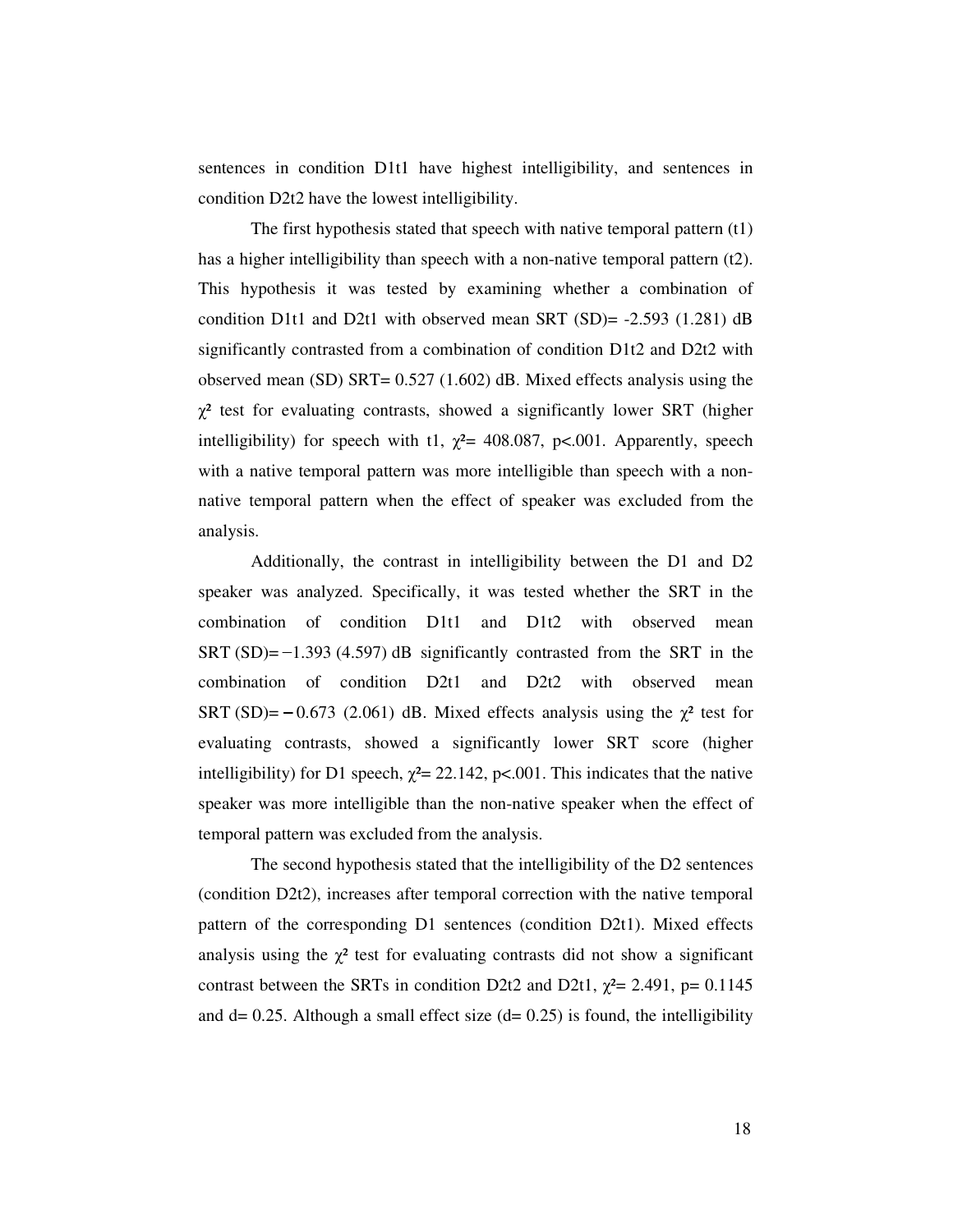of D2 speech did not significantly increase after improvement of temporal pattern.

The third hypotheses stated that intelligibility of D1 sentences (condition D1t1) decreases after temporal pattern distortion with the nonnative temporal pattern of the corresponding D2 sentences (condition D1t2). Mixed effects analysis using the  $\chi^2$  test for evaluating contrasts showed a significant contrast between the SRTs in condition D1t1 and D1t2,  $\chi^2$  = 48.124, p<.001 and d= -1.09. This means, distortion of the temporal pattern in the D1 sentences leaded to a higher SRT, and hence to a decreased intelligibility.

### **5. Discussion and Conclusion**

The results above show that the temporal pattern of spoken sentences contributes to the intelligibility of speech. Sentences of both the D1 and the D2 speaker with a native Dutch temporal pattern had a significantly higher intelligibility in comparison to sentences of the same speakers with a nonnative temporal pattern. This confirms the general prediction for this study, namely that temporal patterns in utterances carry a function which may be important to speech intelligibility. The results also provide further support for earlier findings (Bent et al., 2008; Holm, 2007, 2008; Maassen and Povel, 1984; Tajima et al. 1997).

Although the (near) 100% intelligibility was verified in the D2 speech at SNR +15 dB, the D2 speech was significantly less intelligible than the D1 speech, even when the difference in temporal pattern was eliminated from the analysis. This contrast in intelligibility could not be due to the intonation pattern or speaking rate, since these features were equalized among the speakers. It is assumed that small pronunciation errors at the phonemic level caused the lower intelligibility in the D2 speech. Several studies support this assumption by concluding that segmental errors can hinder communication, for instance by slowing down word recognition speed (Anderson-Hsieh et al., 1992; Derwing and Munro, 1997; Smith 2004).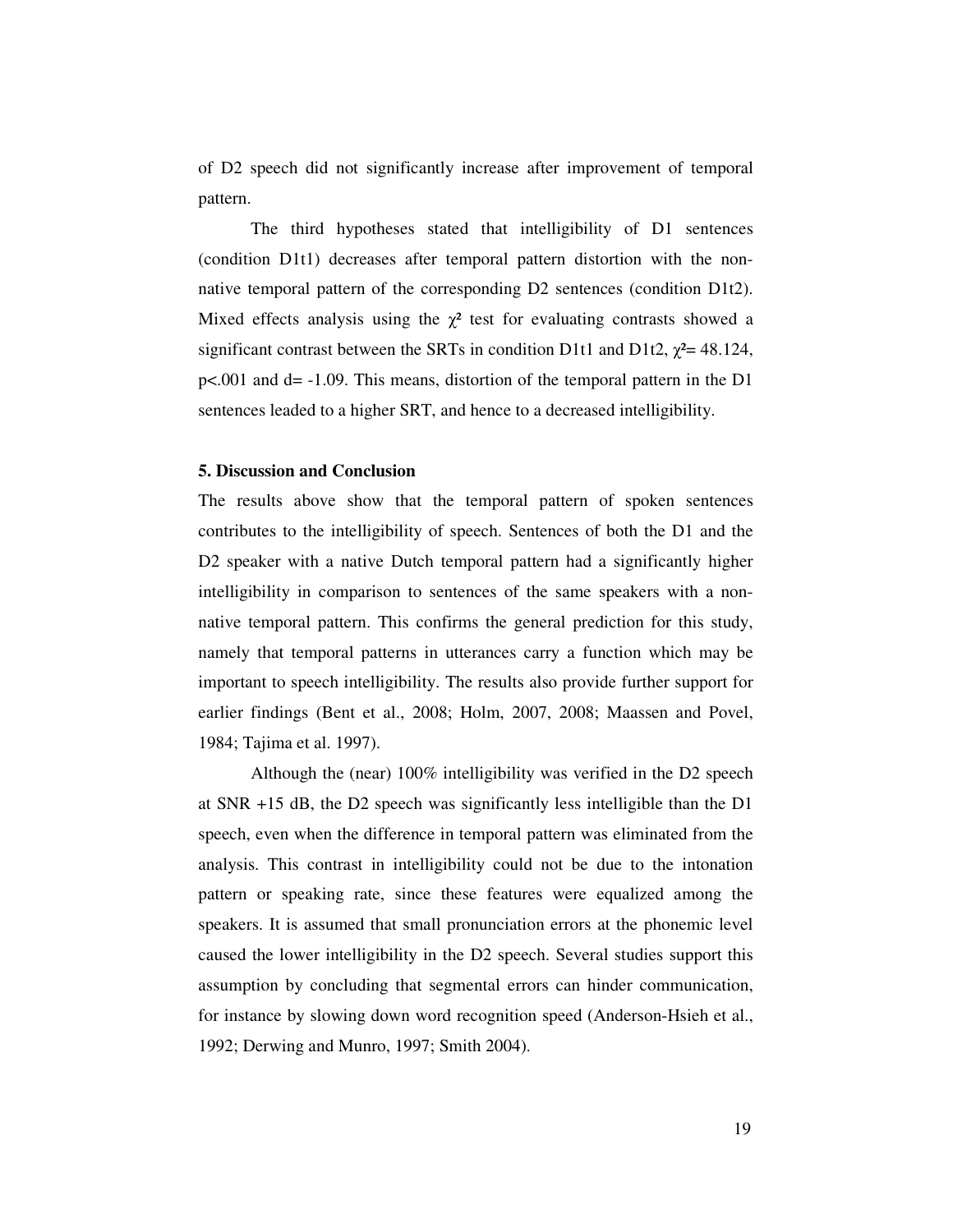Remarkably, when the effect of temporal pattern on intelligibility was tested within the individual D1 or D2 speaker, the higher intelligibility of speech with a native (versus non-native) temporal pattern was only significant in the D1 speaker, and not in the D2 speaker. This suggests the possibility that it depends on certain stimuli characteristics to which degree temporal patterns affect speech intelligibility. In the present experiment a conceivable characteristic which probably reduced the effect of temporal pattern manipulation is the presence of segmental pronunciation errors in the D2 speech, as argued above.

Tajima et al. (1997) suggested that non-native speakers would benefit from training programs which focus on various temporal aspects of L2 speech. Although the effect of temporal correction the D2 speech was insignificant in the present experiment, a small effect size  $(d = 0.25)$  was measured. This supports to a lesser extent the recommendation for L2 education of Tajima et al. Moreover, from previous arguments it seems likely that improving temporal pattern, simultaneously with other speech degrading features (such as segmental errors), could enhance the intelligibility of L2 speech. Further work is needed to determine how to achieve this goal.

Several challenges in the manipulation of the stimuli have emerged in the course of this study. First, despite the segmenting process was done very carefully and as congruently as possible, in some sentences it was questionable where the segmental boundaries had to be placed. This might have unintentionally influenced the relative duration of each segment in a sentence. Second, in some cases durational and intonation manipulation interacted in various ways with other perceptually relevant acoustic cues, such as the spectral quality, which degraded the naturalness of the speech stimuli. This was partly counteracted by manual adjustment of some duration and pitch values in the manipulated sentences, but it is uncertain in which degree the acoustic interference influenced the intelligibility. Fortunately, it is expected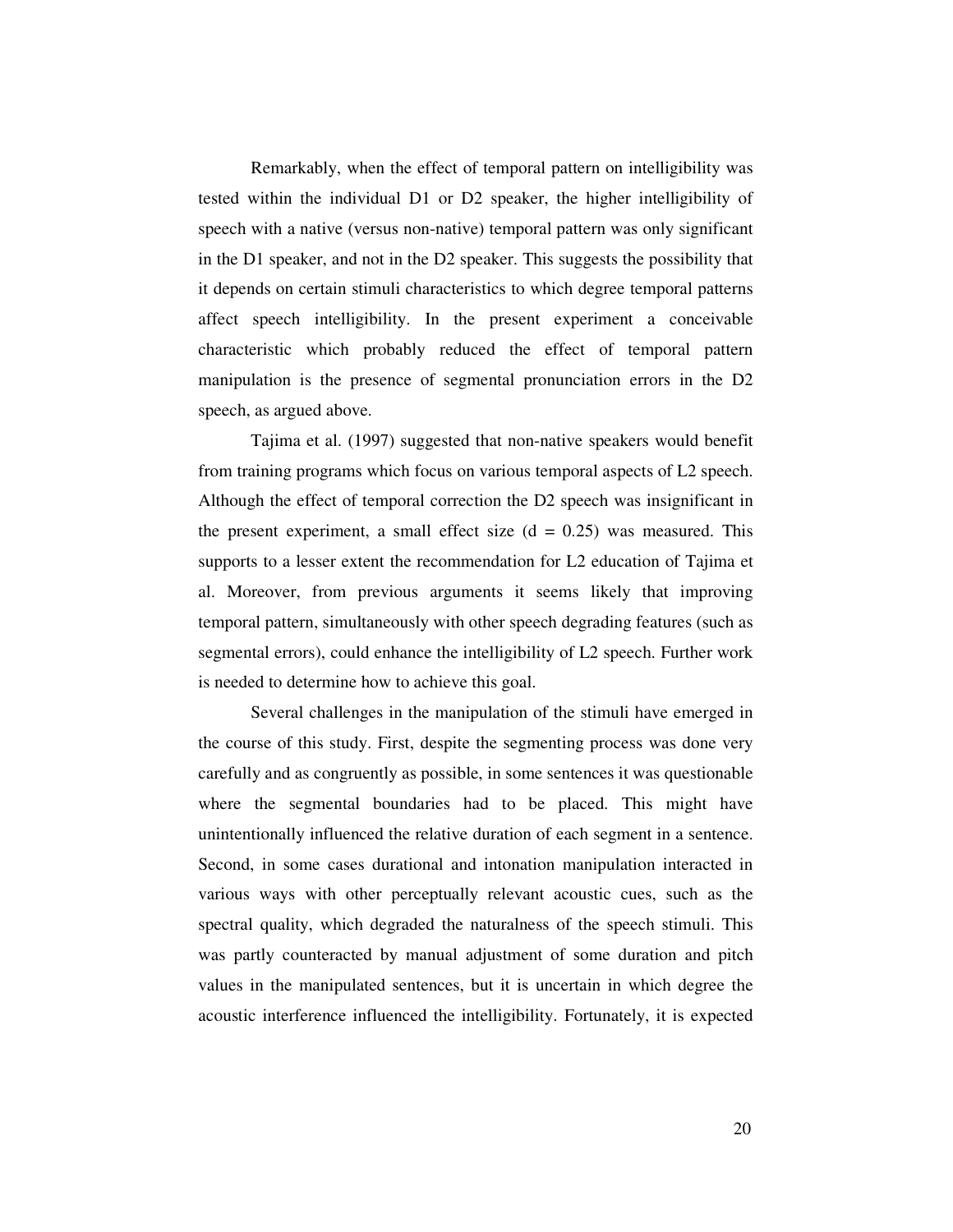that the SRT method compensates this small but potential bias, because the SRT is based on the average SNR of 10 sentences.

Skeptics might object to the main effect of temporal pattern manipulation reported here, claiming that the outcomes of this study may not generalize to other interlocutors in real conversations. Of course, having a foreign accent will not affect speech intelligibility equally for each L2 speaker. Factors such as age of L2 learning, length of residence in an L2 speaking environment, gender, formal instruction, motivation, language learning aptitude and amount of L1/L2 use, contribute to variation in the degree of foreign accent (see Piske et al., 2001 for a review). Also listener factors, environmental factors (see 1.1.) and the degree of dissimilarity between L1 and L2 influences the extent to which the L2 speech signal is affected (e.g. Major, 2008). Therefore, the extent to which similar results would be obtained in other speakers and listeners with different L1 and L2 backgrounds, has yet to be empirically determined in the future.

In conclusion, results from this study suggest that native listeners' perception of speech with a non-native temporal pattern in Dutch redundant sentences affects the intelligibility of speech. Correcting the temporal pattern in L2 speech does not necessarily improve intelligibility. An improved intelligibility of L2 speech is likely to occur with simultaneously enhancing the temporal pattern and other phonetic-acoustic features in speech, such as segmental quality. Future research which examines the intelligibility-effects of the interaction between temporal patterns and other phonetic-acoustic consequences of a foreign accent is necessary.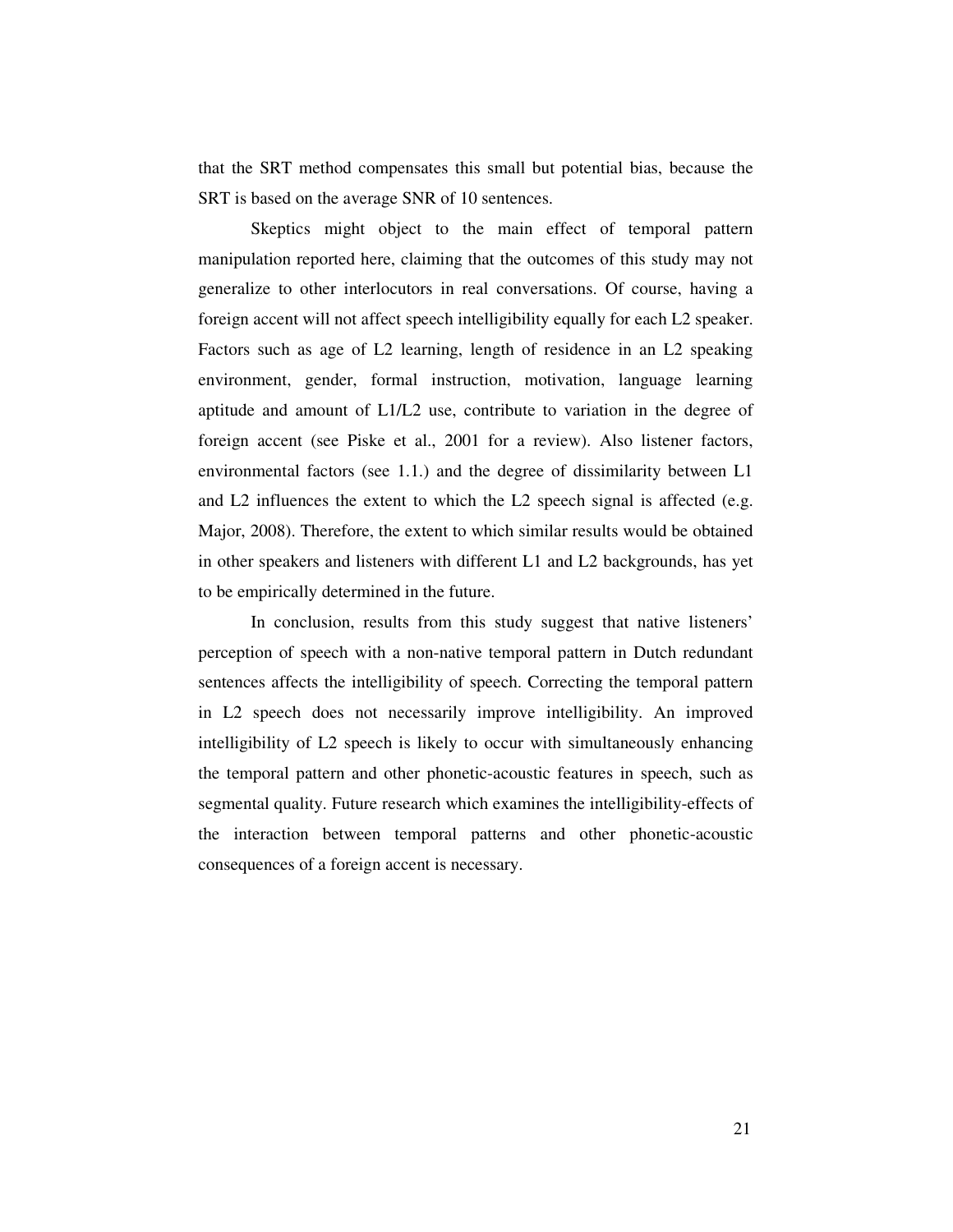### **Acknowledgements**

The study reported here was supported by the Utrecht Institute of Linguistics OTS. Thanks are due to dr. H. Quené for his enthusiastic and professional guidance during the course of this master thesis, to T.J.G. Veenker for his technical assistance in the experiment, to prof. dr. J.M. Festen and dr. S.J. van Wijngaarden for providing the D1 and D2 test materials respectively, to prof. dr. S.G. Nooteboom, L.J.E. Mus and D.L. van Dijk for their useful comments on previous versions of this paper, and to A. Lievaart for correcting my English. Finally, I thank Pieter, my family, friends, colleagues and fellow students who encouraged me in accomplishing this study.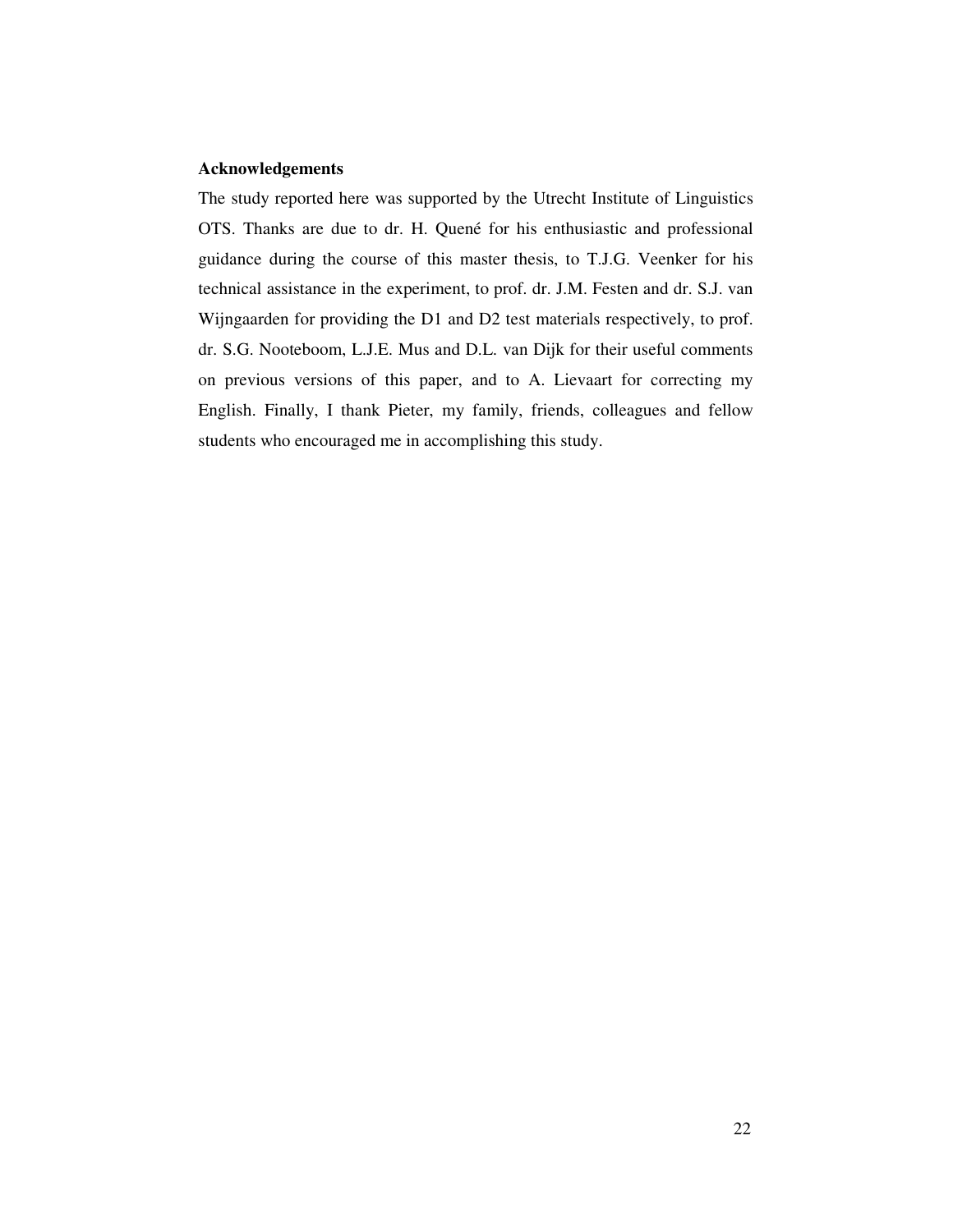## **References**

Adams, C., 1979. English speech rhythm and the foreign learner. Mouton, Den Haag.

Anderson-Hsieh, J., Johnson, R., Koehler, K., 1992. The relationship between native speaker judgments of nonnative pronunciation and deviance in segmentals, prosody, and syllable structure. Language Learning 42 (4), 529-555.

Archibald, J., 1997. The acquisition of English stress by speakers of tone languages: Lexical storage versus computation of stress. Linguistics 35 (1), 167- 181.

Atechi, S.N., 2004. The Intelligibility of Native and Non-Native English Speech: A Comparative Analysis of Cameroon English and American and British English. Doctoral dissertation Chemnitz University of Technology.

Bates, D., 2005. Fitting linear mixed models in R: Using the 1me4 package. R News 5 (1), 27-30.

Bent, T., Bradlow, A.R., 2003. The interlanguage speech intelligibility benefit. Journal of Acoustical Society of America, 114, 1600-1610.

Bent, T., Bradlow, A.R., Smith, B.L., 2008. Production and perception of temporal patterns in native and non-native speech. Phonetica 65 (3), 131-147.

Boersma, P., Weenink, D., 2008. Praat: Doing Phonetics by Computer, version 5.0.43, University of Amsterdam, Amsterdam. Software available at: http://www.praat.org/

Cole, R.A. and Cooper, W.E., 1975. The perception of voicing in English affricates and fricatives, Journal of Acoustical Society of America 58 (6), 1280- 1287.

Chun, D.M., 2002. Discourse intonation in L2: From Theory and Research to Practice. John Benjamins Publishing Company, Amsterdam/Philadelphia.

Eefting, W., 1991. Timing in Talking: Tempo Variation in Production and its Role in Perception. Doctoral dissertation Utrecht University.

Derwing, T.M., Munro, M.J., 1997. Accent, intelligibility, and comprehensibility: Evidence from four L1s. Studies in Second Language Acquisition 20, 1-16.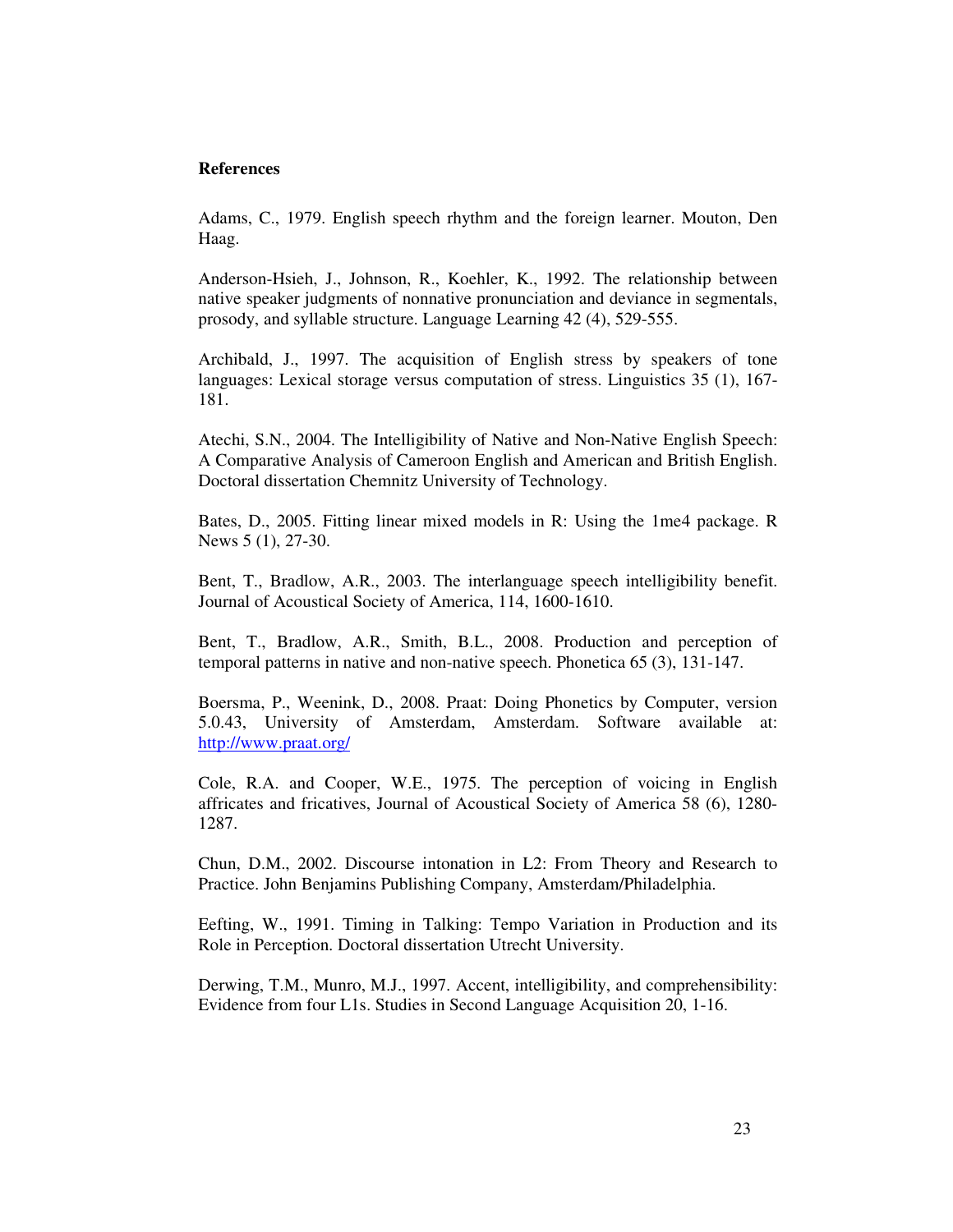Derwing, T.M., Munro, M. J., 2005. Second language accent and pronunciation teaching: A research based approach. TESOL Quarterly 39, 379-398.

Flege, J.E., 1993. Production and perception of a novel, second language phonetic contrast. Journal of the Acoustical Society of America 93 (3), 1589-1608.

Flege, J.E., Munro, M., Skelton, L., 1992. Production of the English word-final /t/-/d/ contrast by native speakers of Mandarin and Spanish. Journal of the Acoustical Society of America 91 (1), 128-143.

Flege, J.E., Port, R., 1981. Cross-language phonetic interference: Arabic to English. Language and Speech 24 (2), 125-146.

Gut, U., 2003. Non-native speech rhythm in German. In: Proceedings of the 15th International Congress of Phonetics, Barcelona, 2437-2440.

Holm, S., 2007. The relative contributions of intonation and duration to intelligibly in Norwegian as a second language. In: Proceedings of the 16th International Congress of Phonetic Sciences, Saarbrücken, pp. 1653-1656.

Holm, S., 2008. Intonational and Durational Contributions to the Perception of foreign-accented Norwegian: An experimental phonetic investigation. Doctoral dissertation Norwegian University of Science and Technology.

Klatt, D. H., 1974. Duration of [s] in English words. Journal of Speech and Hearing Research 17, 51-63.

Klatt, D. H, 1975. Vowel lengthening is syntactically determined in a connected discourse, Journal of Phonetics 3 (3),129-140.

Klatt, D. H., 1976. Linguistic uses of segmental duration in English: Acoustic and perceptual evidence. Journal of the Acoustical Society of America 59, 1208-1221.

Laeufer, C., 1992. Patterns of voicing-conditioned vowel duration in French and English. Journal of Phonetics 20 (4), 411-440.

Lehiste, I., 1977. Suprasegmentals. MIT Press, Cambridge, MA.

Maassen, B., Povel, D.J., 1984. The effect of correcting temporal structure on the intelligibility of deaf speech. Speech Communication 3 (2), 123-135.

Major, R.C., 2008. Transfer in second language phonology. In: Hansen Edwards, J.G., Zampini, M.L. (Eds.), Phonology and Second Language Acquisition. John Benjamins Publishing Company, Amsterdam/Philadelphia, pp.63-94.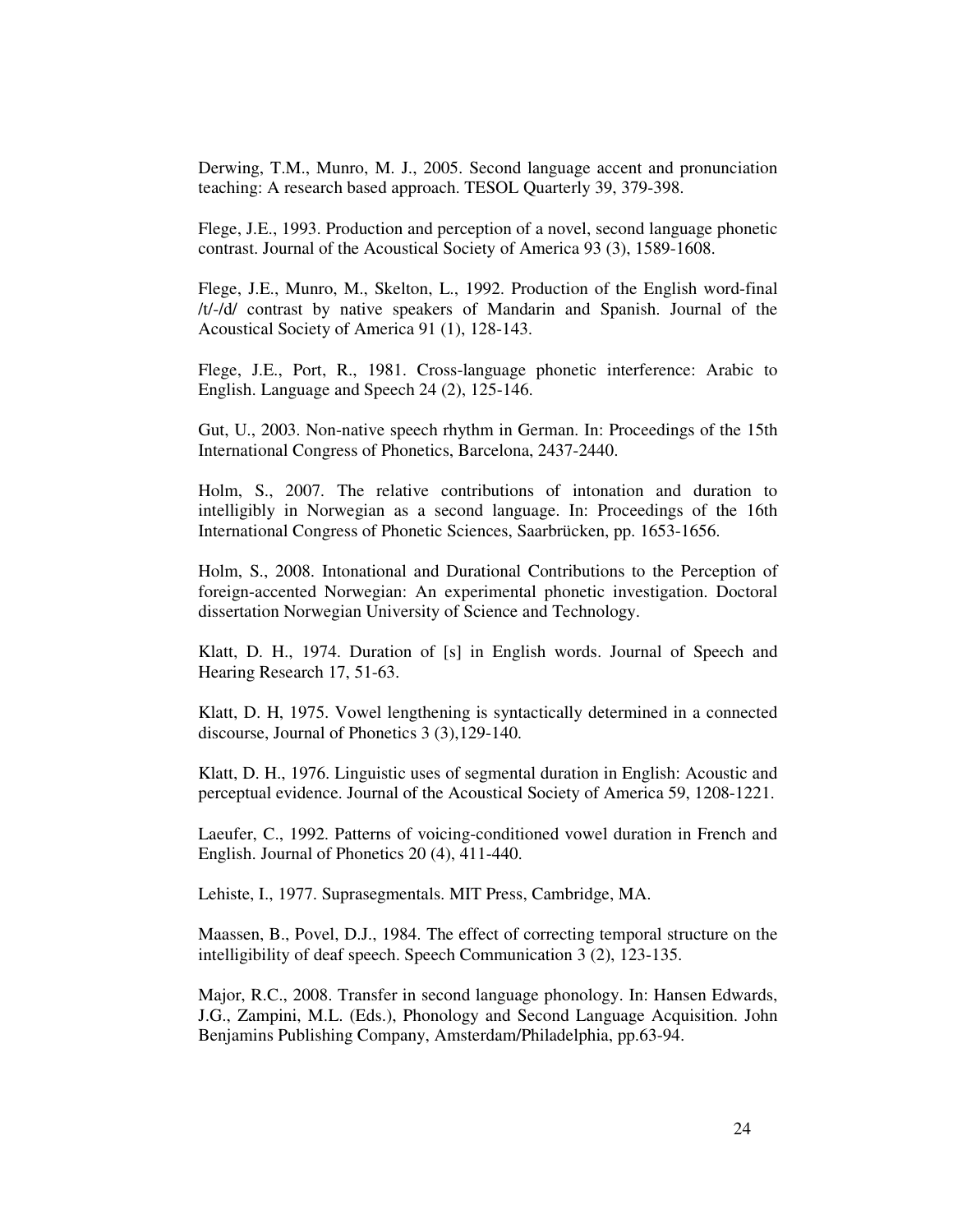Morley, J., 1991. The pronunciation component in teaching English to speakers of other languages. TESOL Quarterly 25 (3), 481-519.

Munro, M.J., 1998. The effects of noise on the intelligibility of foreign-accented speech. Studies in Second Language Acquisition 20, 139–154.

Munro, M.J., 2008. Foreign accent and speech intelligibility. In: Hansen Edwards, J.G., Zampini, M.L. (Eds.), Phonology and Second Language Acquisition. John Benjamins Publishing Company, Amsterdam/Philadelphia, pp.193-218.

Munro, M.J., Derwing, T.M., 1999. Foreign accent, comprehensibility, and intelligibility in the speech of second language learners. Language Learning 49 (s1), 285-310.

Munro, M.J., Derwing, T.M., 2001. Modeling perceptions of the accentedness and comprehensibility of L2 speech: The role of speaking rate. Studies in Second Language Acquisition 23, 451-468.

Munro, M.J., Derwing, T.M., Morton, S.L., 2006. The mutual intelligibility of L2 speech. Studies in Second Language Acquisition 28, 111–131.

Neri, A., Cucchiarini, C., Strik, H., 2006. Selecting segmental errors in non-native Dutch for optimal pronunciation training*.* International Review of Applied Linguistics in Language 44, 357-404.

Nooteboom, S.G., 1973. The perceptual reality of some prosodic durations. Journal of Phonetics 1 (1), 25-45.

Nooteboom, S.G., 1997. The prosody of speech: Melody and rhythm, in: Hardcastle, W.J., Laver J. (Eds.), The Handbook of the Phonetic Sciences, Blackwell Publishers, Oxford, pp. 640-673.

Oller, D.K., 1973. The effect of position in utterance on speech segment duration in English. Journal of the Acoustical Society of America 54 (5), 1235-1247.

Patel, A.D., 2008. Music, language, and the brain. Oxford University Press Inc., New York.

Piske, T., MacKay, I.R.A., Flege, J.E., 2001. Factors affecting degree of foreign accent in an L2: A review. Journal of Phonetics 29, 191-215.

Plomp, R., Mimpen, A.M., 1979. Improving the reliability of testing the speech reception threshold for sentences. Audiology 18, 43-52.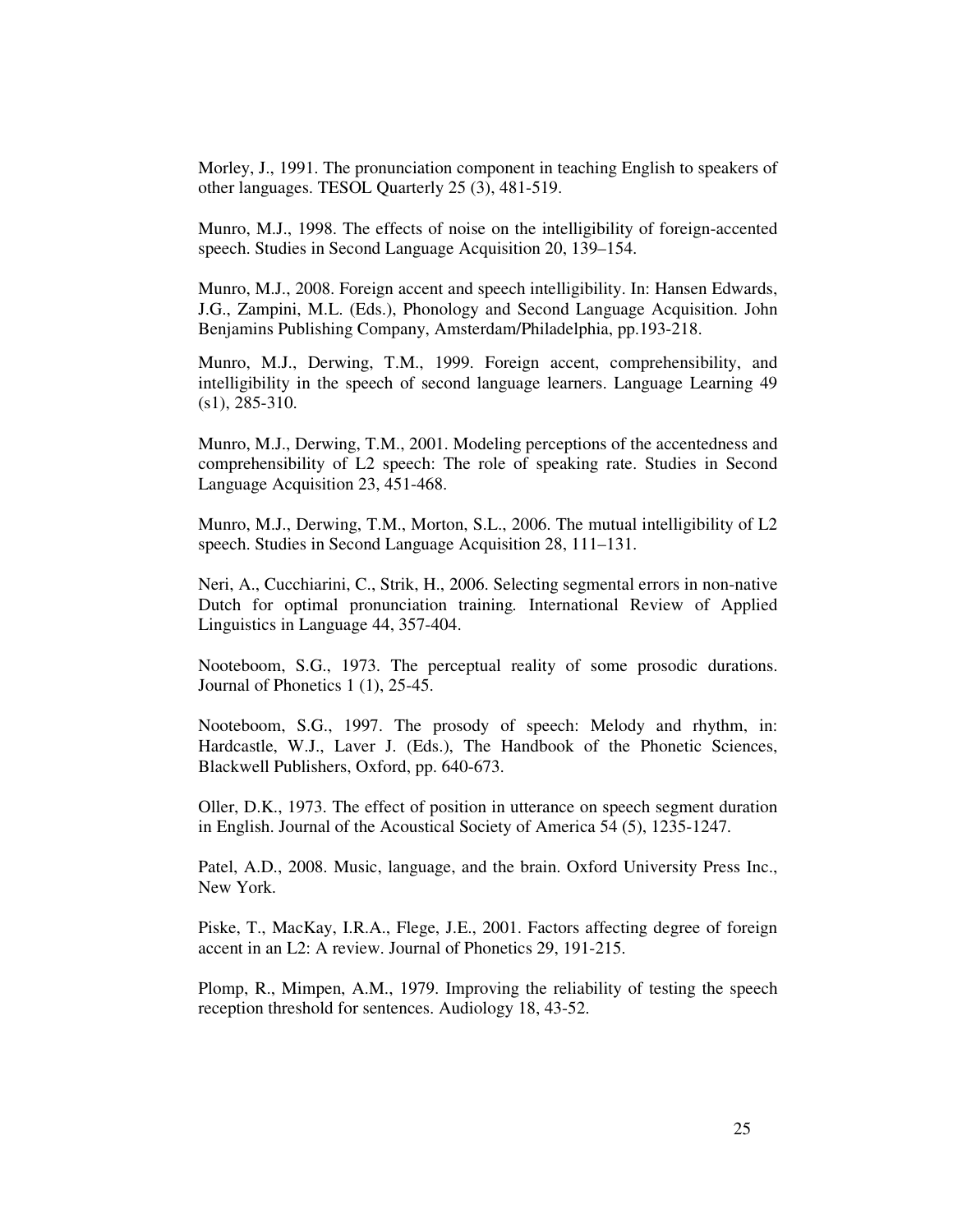Plomp, R., 1986. A signal-to-noise ratio model for the speech-reception threshold of the hearing impaired. Journal of Speech and Hearing Research 29, 146-154.

Rajadurai, J., 2007. Intelligibility studies: A consideration of empirical and ideological issues. World Englishes 26 (1), 87-98.

Rasier, L., 2006. Prosodie en Vreemdetaalverwerving: Accentdistributie in het Frans en in het Nederlands als Vreemde Taal. Doctoral dissertation Université Catholique de Louvain.

R Development Core Team, 2008. R: A Language and Environment for Statistical Computing. R foundation for Statistical Computing. Software available at: http://www.r-project.org

Shatzman, K.B., McQueen, J.M., 2006. Segment duration as a cue to word boundaries in spoken-word recognition. Perception and Psychophysics 68 (1), 1- 16.

Sluijter, A.M.C., 1995. Phonetic Correlates of Stress and Accent. Doctoral Dissertation Leiden University.

Smith, R., 2004. The Role of Fine Phonetic Detail in Word Segmentation. Doctoral dissertation University of Cambridge.

Smith, B., Bradlow, A.R., Bent, T., 2003. Production and perception of temporal contrasts in foreign-accented English. In: Proceedings of the 15th International Congress of Phonetic Sciences, Barcelona, pp. 519–522.

Tajima, K., Port, R., Dalby, J., 1997. Effects of temporal correction on intelligibility of foreign-accented English. Journal of Phonetics 25 (1), 1-24.

Umeda, N., 1977. Consonant duration in American English. Journal of the Acoustical Society of America 61 (3), 846-858.

van Santen, J.P.H., 1992. Contextual effects on vowel duration. Speech Communication 11 (6), 513-546.

van Wijngaarden, S.J., 2001. Intelligibility of native and non-native Dutch speech. Speech Communication, 35, 103-113.

van Wijngaarden, S.J., 2003. The intelligibility of non-native speech. Doctoral dissertation VU Universitair Amsterdam.

Varonis, E.M., Gass, S., 1982. The comprehensibility of non-native speech. Studies in Second Language Acquisition 4 (2), 114-135.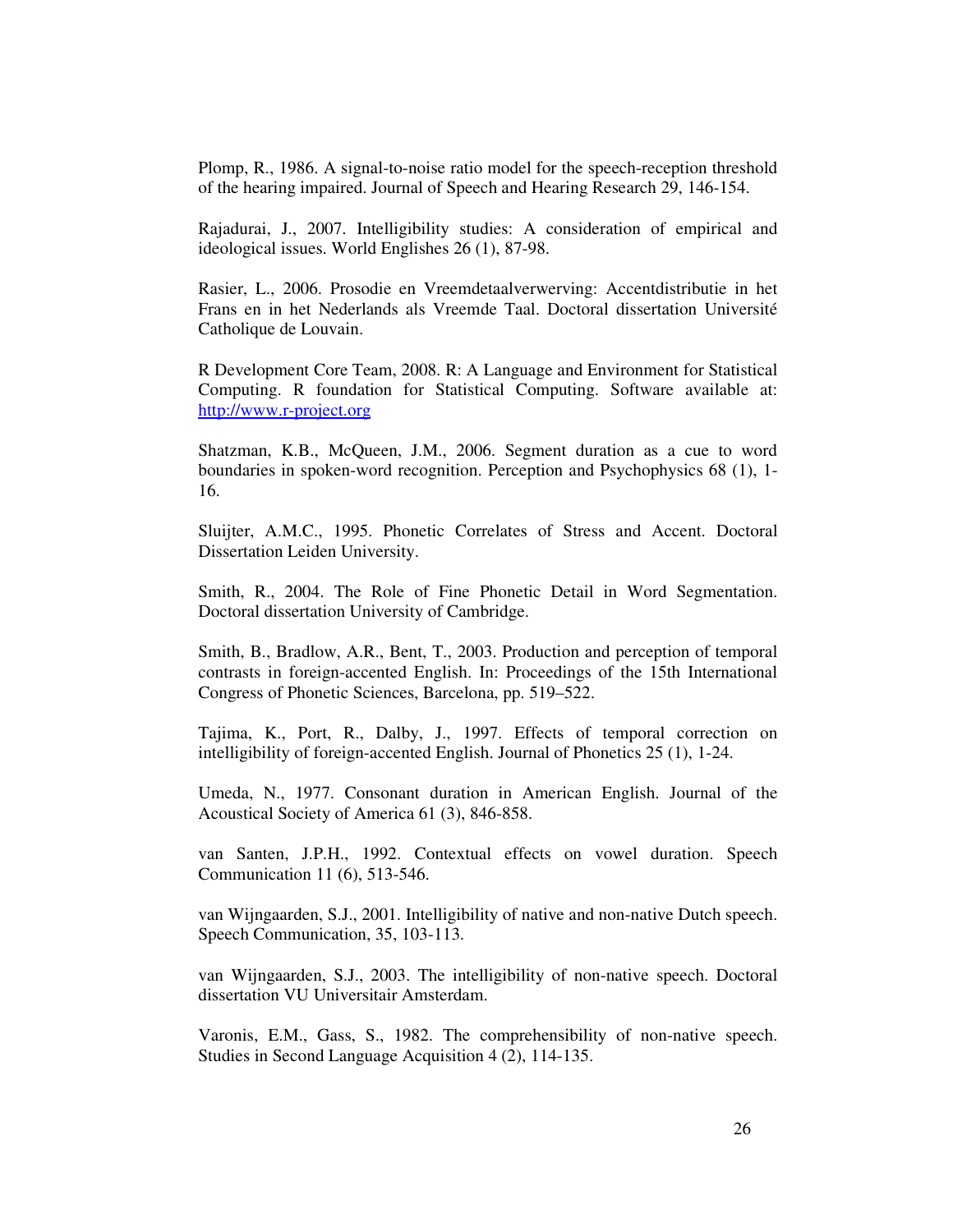White, L., Mattys, S.L., 2007. Calibrating rhythm: First language and second language studies. Journal of Phonetics 35 (4), 501-522.

Young-Scholten, M., Archibald, J., 2000. Second language syllable structure, in: Archibald, J. (Eds.), Second Language Acquisition and Linguistic Theory, Blackwell Publishers, Oxford, pp. 64-101.

Quené, H. , 1992. Durational cues for word segmentation in Dutch. Journal of Phonetics 20 (3), 331-350.

Quené, H., van den Bergh, H., 2004. On multi-level modeling of data from repeated measures designs: A tutorial. Speech communication 43 (1-2), 103-121.

Quené, H., van den Bergh, H., 2008. Examples of mixed-effects modeling with crossed random effects and with binomial data. Journal of Memory and Language 59, 413-425.

Zampini, M.L., 2008. L2 speech production research, in: Hansen Edwards, J.G., Zampini, M.L. (Eds.), Phonology and Second Language Acquisition. John Benjamins Publishing Company, Amsterdam/Philadelphia, pp. 219-252.

Zellner, B., 1994. Pauses and the temporal structure of speech. In: Keller, E. (Eds.), Fundamentals of speech synthesis and speech recognition. John Wiley, Chichester, pp. 41-62.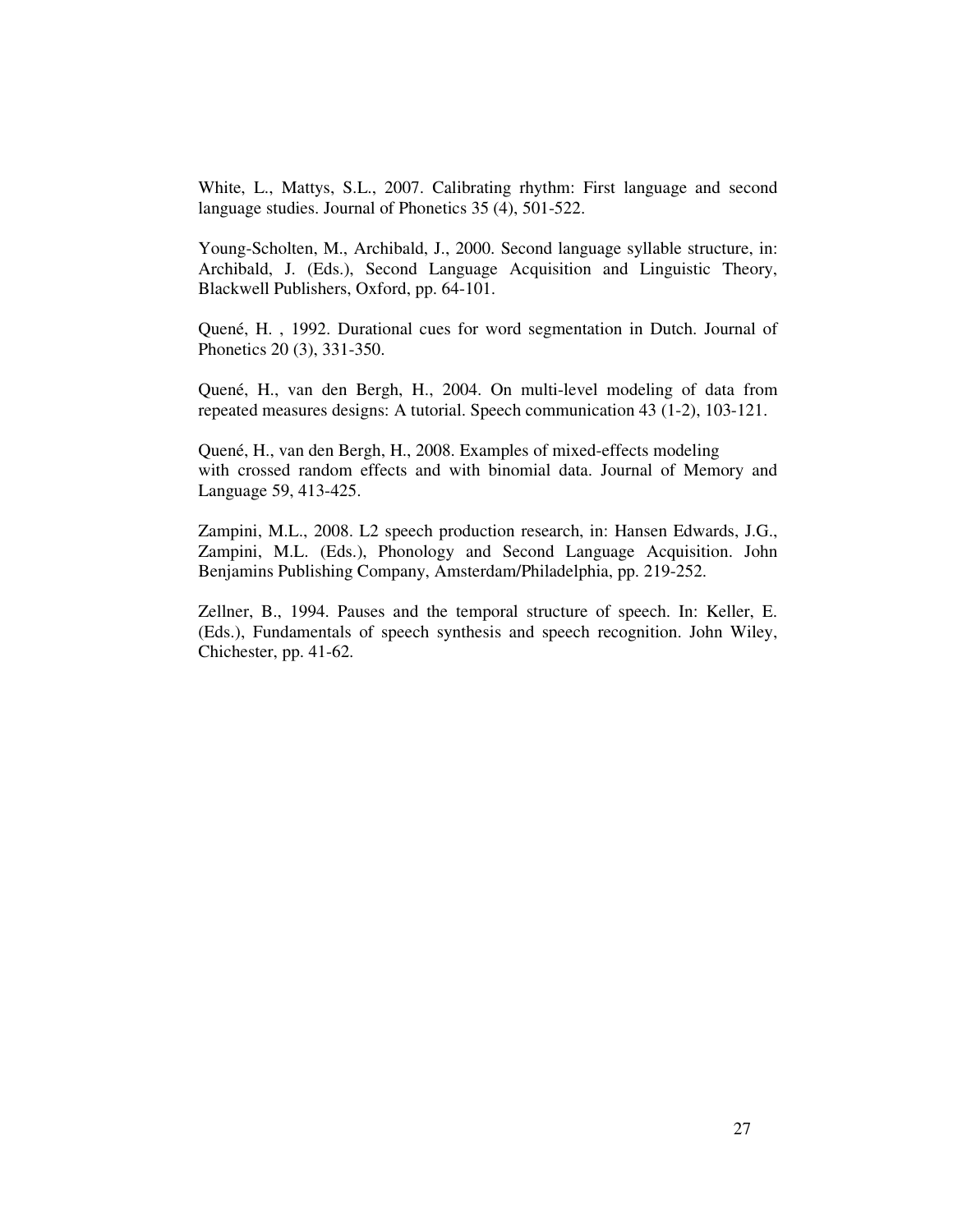#### **Appendix: Lists of Dutch SRT test-sentences (Plomp and Mimpen, 1979)**

List I

1 De bal vloog over de schutting 2 Morgen wil ik maar een liter melk 3 Deze kerk moet gesloopt worden 4 De spoortrein was al gauw kapot 5 De nieuwe fiets is gestolen 6 Zijn manier van werken ligt mij niet 7 Het slot van de voordeur is kapot 8 Dat hotel heeft een slechte naam 9 De jongen werd stevig aangepakt 10 Het natte hout sist in het vuur 11 Zijn fantasie kent geen grenzen 12 De aardappels liggen in de schuur 13 Alle prijzen waren verhoogd

List II

1 Zijn leeftijd ligt boven de dertig 2 Het dak moet nodig hersteld worden 3 De kachel is nog steeds niet aan 4 Van de viool is een snaar kapot 5 De tuinman heeft het gras gemaaid 6 De appels aan de boom zijn rijp 7 Voor het eerst was er nieuwe haring 8 Het loket bleef lang gesloten 9 Er werd een diepe kuil gegraven 10 Zijn gezicht heeft een rode kleur 11 Het begon vroeg donker te worden 12 Het gras was helemaal verdroogd 13 Spoedig kwam er een einde aan

List III

1 Ieder half uur komt hier een bus langs 2 De bel van de voordeur is kapot 3 De wind waait vandaag uit het westen 4 De slang bewoog zich door het gras 5 De kamer rook naar sigaren 6 De appel had een zure smaak 7 De trein kwam met een schok tot stilstand 8 De koeien werden juist gemolken 9 Het duurt niet langer dan een minuut 10 De grijze lucht voorspelt regen 11 Hij kon de hamer nergens vinden 12 Deze berg is nog niet beklommen 13 De bel van mijn fiets is kapot

## List IV

- 1 De auto heeft een lekke band
- 2 Het moeilijke werk bleef liggen
- 3 Het vliegtuig vertrekt over een uur
- 4 Die jongens vechten de hele dag
- 5 De schoenen moeten verzoold worden
- 6 In de krant staat vandaag niet veel nieuws
- 7 Door de neus ademen is beter
- 8 Het kind was niet in staat te spreken
- 9 De witte zwaan dook onder water
- 10 Hij nam het pak onder zijn arm
- 11 Gelukkig sloeg de motor niet af
- 12 De leraar gaf hem een laag cijfer
- 13 Het huis brandde tot de grond toe af

#### List V

- 1 De foto is mooi ingelijst
- 2 Mijn broer gaat elke dag fietsen
- 3 Een kopje koffie zal goed smaken
- 4 De schrijver van dit boek is dood
- 5 Zij heeft haar proefwerk slecht gemaakt
- 6 De sigaar ligt in de asbak
- 7 De appelboom stond in volle bloei
- 8 Er wordt in dit land geen rijst verbouwd
- 9 Hij kan er nu eenmaal niets aan doen
- 10 De kleren waren niet gewassen
- 11 Het gedicht werd voorgelezen
- 12 Haar gezicht was zwart van het vuil
- 13 De letters stonden op hun kop

#### List VI

- 1 De groene appels waren erg zuur
- 2 In het gebouw waren vier liften
- 3 Lopen is gezonder dan fietsen
- 4 Het lawaai maakte hem wakker
- 5 Mijn buurman heeft een auto gekocht
- 6 Als het flink vriest kunnen we schaatsen
- 7 De kast was een meter verschoven
- 8 Oude meubels zijn zeer in trek
- 9 De portier ging met vakantie
- 10 De lantaarn gaf niet veel licht meer
- 11 Door zijn snelheid vloog hij uit de bocht
- 12 Het is hier nog steeds veel te koud
- 13 De oude man was kaal geworden